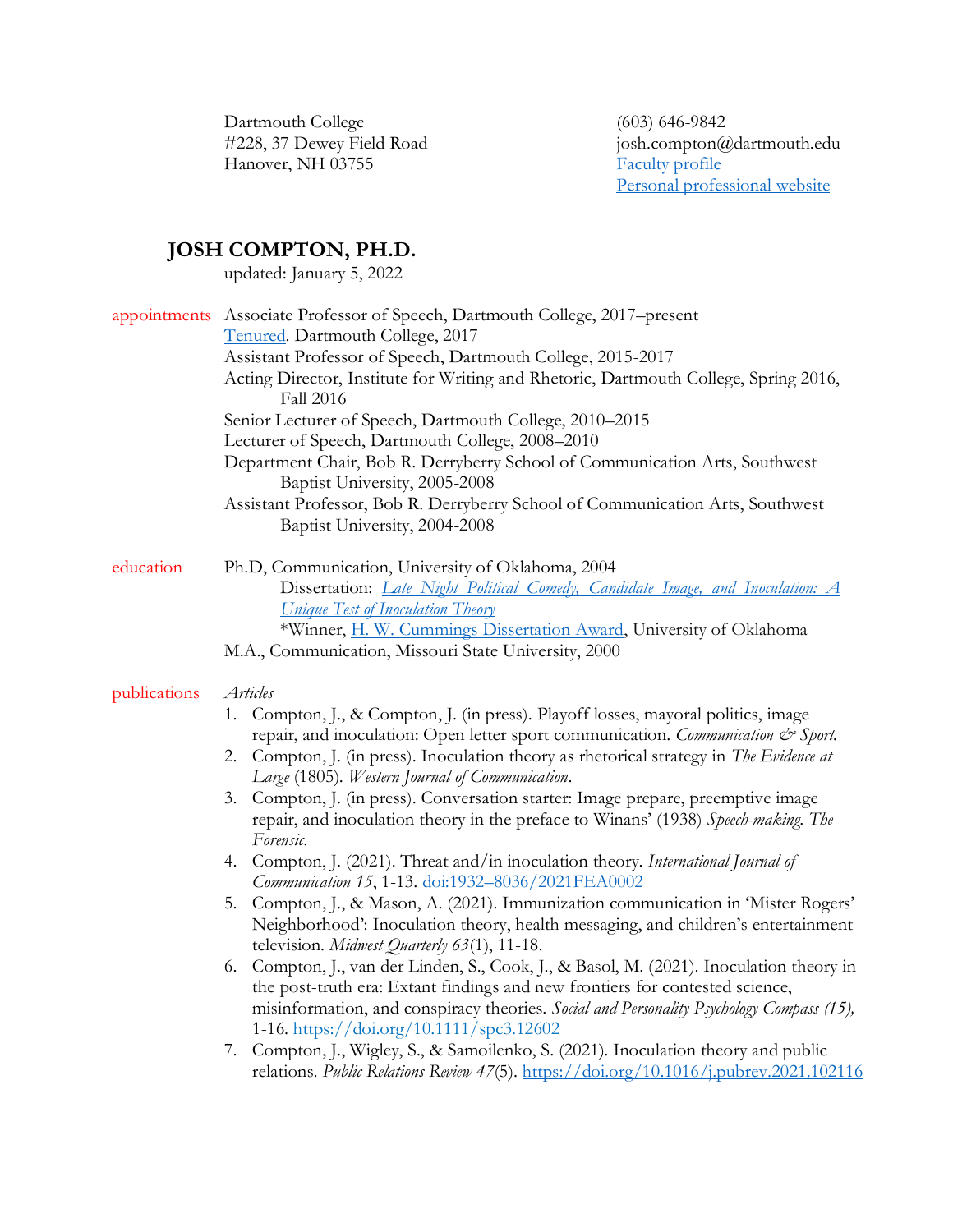- 8. Clear, S. E., Dimmock, J. A., **Compton, J.**, & Jackson, B. (2021). How do inoculation messages work? A two-study mixed-method investigation into inoculation mechanisms. *Asian Journal of Communication 31*(2), 83-104. <https://doi.org/10.1080/01292986.2021.1888306>
- 9. Mason, A., Compton, J., & Bhati, S. (2021). Disabilities and the digital divide: Assessing web accessibility, readability, and mobility of popular health websites. *Journal of Health Communication*. doi:10.1080/10810730.2021.1987591
- 10. Compton, J. (2020). Prophylactic versus therapeutic inoculation treatments for resistance to influence. *Communication Theory 30*(3), 330-343. <https://doi.org/10.1093/ct/qtz004>
- 11. van der Linden, S., Roozenbeek, J., & **Compton, J.** (2020). Inoculating against fake news about COVID-19. *Frontiers in Psychology*. <https://doi.org/10.3389/fpsyg.2020.566790>
- 12. Compton, J. (2019). "Inoculate yourself with the word of God": Persuasion inoculation, medical inoculation, and religious rhetoric. *Journal of Media and Religion, 18*(4), 115-121. <https://doi.org/10.1080/15348423.2019.1696122>
- 13. Compton, J. (2019). Inoculation at play: Happiness, funniness, types of play, and inoculation theory. *STAM Journal, 49*, 1-16. [pdf](/Users/d28855j/Downloads/2019%20Full%20Journal%20(4).pdf)
- 14. Compton, J., & Craig, E. A. (2019). Family communication patterns, inoculation theory, and adolescent substance abuse prevention: Harnessing postinoculation talk and family communication environments to spread positive influence. *Journal of Family Theory & Review, 11*(2), 277-288.<https://doi.org/10.1111/jftr.12328>
- 15. Compton, J. (2019). Late night television comedy, mid-afternoon congressional testimony: Attacks on Stephen Colbert's House Judiciary committee appearance. *Comedy Studies*. <https://doi.org/10.1080/2040610X.2019.1623439>
- 16. Compton, J., & Compton, J. L. (2018). The athlete's image, visual representation, and image repair/image prepare: Tom Brady, Jane Rosenberg, and the courtroom sketches. *The International Journal of the Image, 9*(2). <https://doi.org/10.18848/2154-8560/CGP/v09i02/73-88>
- 17. Compton, J. (2018). Presidents on speechwriting: United States presidents' public statements about speechwriting. *The Forensic of Pi Kappa Delta, 103*(1), 1-12.
- 18. Compton, J. (2018). When weather forecasters are wrong: Image repair and public rhetoric after severe weather. *Science Communication*. <https://doi.org/10.1177/1075547018799101>
- 19. Compton, J. (2017). Food safety and corporate public relations: Image repair and the Tesco horse DNA scandal. *PRism, 14*(1), 1-8. [pdf](https://www.prismjournal.org/uploads/1/2/5/6/125661607/v14-no1-a1.pdf)
- 20. Compton, J., & Compton, J. L. (2017). Image repair, image prepare, competing civic responsibilities, and high school football. *STAM Journal, 47*, 1-22. [pdf](/Users/d28855j/Downloads/2019%20Full%20Journal%20(4).pdf)
- 21. Jackson, B., **Compton, J.**, Thornton, A. L., & Dimmock, J. A. (2017). Rethinking anxiety: Using inoculation messages to reduce and reinterpret public speaking fears. *PLoS ONE 12*(1): e0169972. <https://doi.org/10.1371/journal.pone.0169972>
- 22. Compton, J. (2016). Image prepare: Image repair, inoculation theory, and anticipated attacks on credibility. *The International Journal of the Image, 8*(1), 1-9. <https://doi.org/10.18848/2154-8560/CGP/v08i01/1-9>
- 23. Compton, J. (2016). Inoculating against a losing season: Can inoculationinformed public relations strategies protect fan loyalty? *International Journal of Sport Communication, 9*(1), 1-12.<http://dx.doi.org/10.1123/ijsc.2015-0116>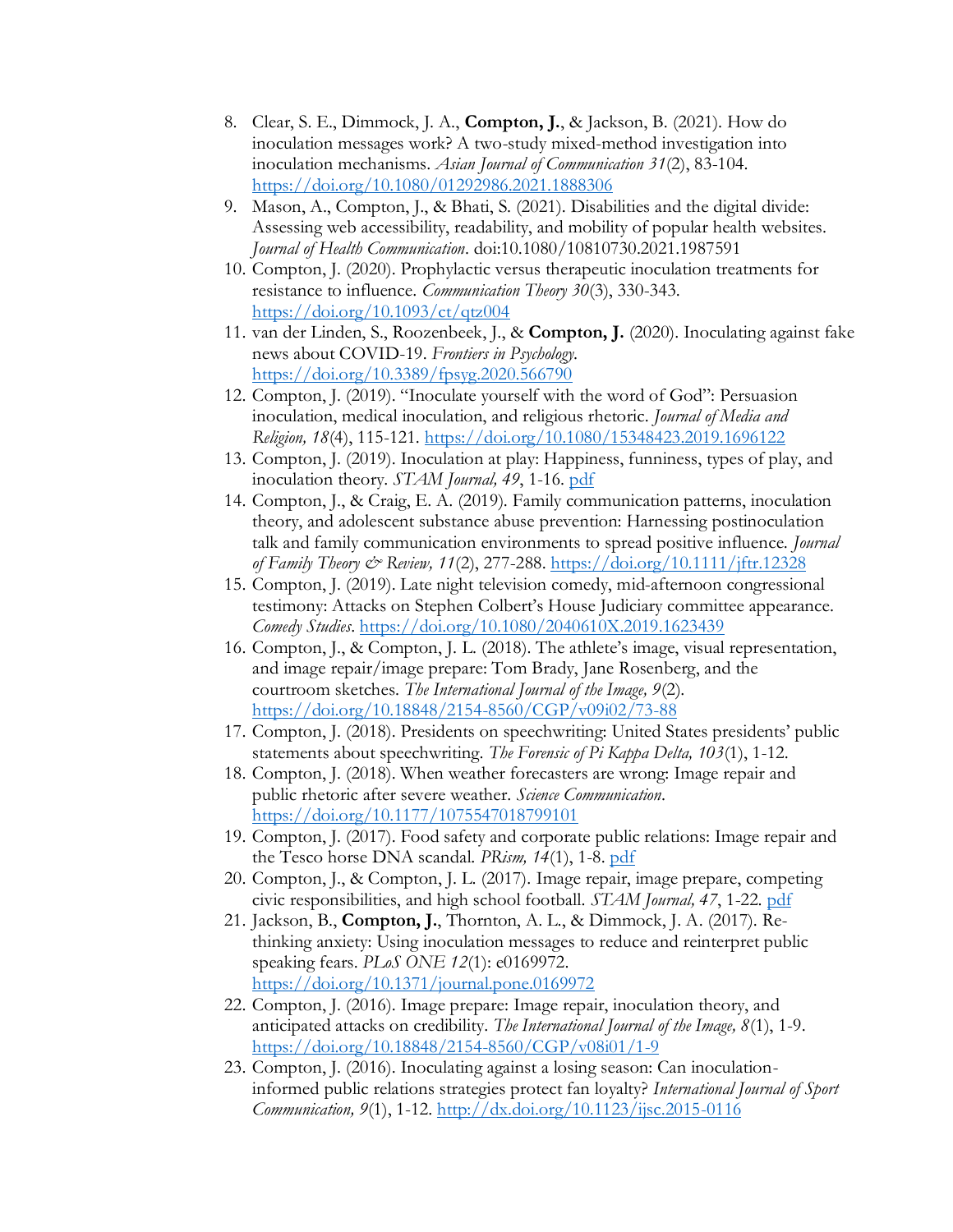- 24. Compton, J. (2016). Live from D. C.: *Saturday Night Live* political parody references in presidential rhetoric. *Comedy Studies, 7*(1). <https://doi.org/10.1080/2040610X.2016.1139808>
- 25. Compton, J., Jackson, B., & Dimmock, J. A. (2016). Persuading others to avoid persuasion: Inoculation theory and resistant health attitudes. *Frontiers in Psychology 7* (122).<http://dx.doi.org/10.3389/fpsyg.2016.00122>
- 26. Compton, J. (2016). Sorry sorries: Image repair after regretted apologies. *Public Relations Review, 42*(2), 353-358. <http://dx.doi.org/10.1016/j.pubrev.2016.01.002>
- 27. Ivanov, B., Sims, J. D., **Compton, J.**, Miller, C. H., Parker, K. A., Parker, J. L., Harrison, K. J., & Averbeck, J. M. (2015). The general content of postinoculation talk: Recalled issue-specific conversations following inoculation treatments. *Western Journal of Communication, 79*(2), 218-238. <http://dx.doi.org/10.1080/10570314.2014.943423>
- 28. Compton, J., & Compton, J. L. (2015). Open letters from the National Football League, concussion prevention, and image repair rhetoric. *International Journal of Sport Communication 8*(3), 266-275.<http://dx.doi.org/10.1123/IJSC.2015-0049>
- 29. Compton, J. (2015). Political humor on the radio, image repair, and Gracie Allen's 1940 presidential campaign. *Journal of Radio and Audio Media, 22*(2), 255- 264.<http://dx.doi.org/10.1080/19376529.2015.1083158>
- 30. Jackson, B., **Compton, J.**, Whiddett, R., Anthony, D. R., & Dimmock, J. A. (2015). Preempting performance challenges: The effects of inoculation messaging on attacks to task self-efficacy. *PLoS ONE 10*(4): e0124886. <https://doi.org/10.1371/journal.pone.0124886>
- 31. Compton, J., & Miller, B. (2015). "You lie!" and "I'm sorry.": Congressman Joe Wilson's outburst and attempted image repair. *STAM Journal, 45*, 1-17. [pdf](/Users/d28855j/Downloads/2019%20Full%20Journal%20(4).pdf) [Winner, Top Manuscript Award: Central States Communication Association.](https://www.csca-net.org/aws/CSCA/pt/sp/awards)
- 32. Compton, J. (2014). Arby's image repair tactics as a public relations strategy. *Public Relations Review, 40*, 122-124.<http://dx.doi.org/10.1016/j.pubrev.2013.11.022>
- 33. Compton, J., & Compton, J. L. (2014). College sports, losing seasons, and image repair through open letters to fans. *Communication & Sport, 2*(4), 345-362. [https://doi.org/10.1177/2167479513503542](https://doi.org/10.1177%2F2167479513503542)
- 34. Compton, J., & Ivanov, B. (2013). Vaccinating voters: New directions for political campaign inoculation scholarship. *Annals of the International Communication Association, 37* (1), 250-283.<http://dx.doi.org/10.1080/23808985.2013.11679152>
- 35. Compton, J., & Kaylor, B. T. (2013). Inoculating for small pox inoculation objections in Reverend Cooper's *Letter to a Friend in the Country*. *[Journal of](http://www.relcomm.org/journal-of-communication-and-religion.html)  [Communication and Religion,](http://www.relcomm.org/journal-of-communication-and-religion.html) 36*(1), 92-107.
- 36. Miller, C., Ivanov, B., Sims, J. D., **Compton, J**., Harrison, K. J., Parker, K. A., Parker, J. L., & Averbeck, J. M). (2013). Boosting the potency of resistance: Combining the motivational forces of inoculation and psychological reactance. *Human Communication Research, 39*, 127-155. [https://doi.org/10.1111/j.1468-](https://doi.org/10.1111/j.1468-2958.2012.01438.x) [2958.2012.01438.x](https://doi.org/10.1111/j.1468-2958.2012.01438.x)
- 37. Boone, S., Chaney, S., **Compton, J.**, Donahue, C., & Gocsik, K. (2012). Imagining a writing and rhetoric program based on principles of knowledge 'transfer': Dartmouth's Institute for Writing and Rhetoric. *Composition Forum 26.* Available [here.](https://compositionforum.com/issue/26/dartmouth.php) Story [here](https://writing-speech.dartmouth.edu/news/2012/11/institute-writing-rhetoric-program-profile-composition-forum)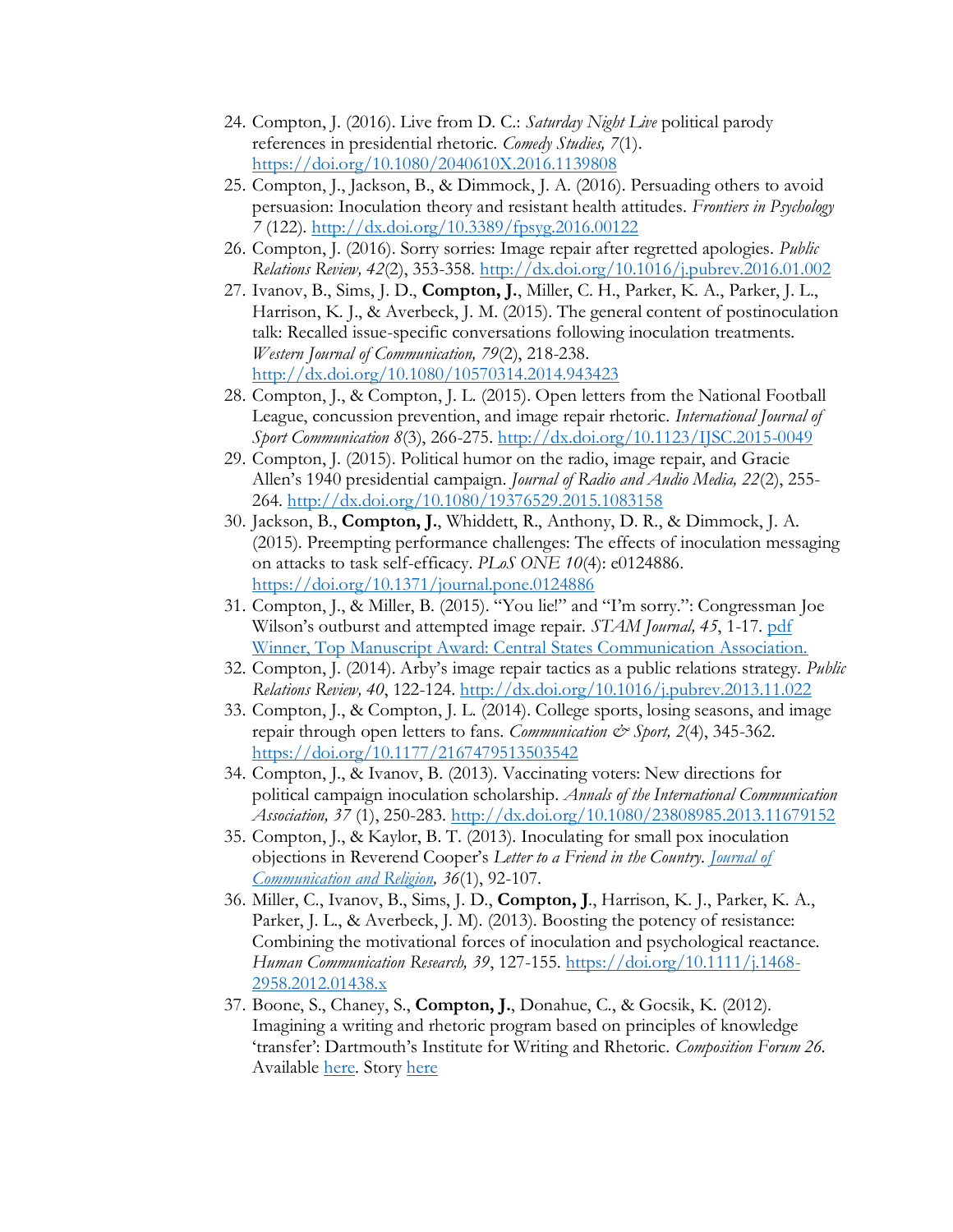- 38. Compton, J., & Ivanov, B. (2012). Untangling threat during inoculation theory– conferred resistance. *Communication Reports, 25*(1), 1-13. <http://dx.doi.org/10.1080/08934215.2012.661018>
- 39. Ivanov, B., Miller, C. H., **Compton, J.**, Averbeck, J. M., Harrison, K. J., Sims, J. D., Parker, K. A., & Parker, J. L. (2012). Effects of post-inoculation talk on resistance to influence. *Journal of Communication, 62*, 701-718. <https://doi.org/10.1111/j.1460-2466.2012.01658.x>
- 40. Parker, K. A., Ivanov, B., & **Compton, J.** (2012). Inoculation's efficacy with young adults' risky behaviors: Can inoculation confer cross-protection over related but untreated issues? *Health Communication, 27* (3), 223-233. <https://doi.org/10.1080/10410236.2011.575541>
- 41. Compton, J., & Kaylor, B. (2012). Presidents as speech professors: United States presidents' public statements about public speaking. *STAM Journal, 42*, 1-19. [pdf](https://speechandtheatremo.org/journal-archive/)
- 42. Compton, J., & Miller, B. (2011). Image repair in late night comedy: Letterman and the Palin joke controversy. *Public Relations Review, 37*, 415-421. <http://dx.doi.org/10.1016/j.pubrev.2011.08.002>
- 43. Ivanov, B., Parker, K., & **Compton, J.** (2011). The potential of inoculation in reducing post-purchase dissonance: Reinforcement of purchase behavior. *[Central](http://www.okra.net/cbr/)  [Business Review,](http://www.okra.net/cbr/) 30*(1-2), 10-16.
- 44. Compton, J. (2010). Speaking of speech with the disciplines. *Arts and Humanities in Higher Education, 9*(2), 243-255. [https://doi.org/10.1177/1474022209359053](https://doi.org/10.1177%2F1474022209359053)
- 45. Compton, J. (2009). Threat explication: What we know and don't yet know about a key component of inoculation theory. *STAM Journal, 39*, 1-18. [pdf](https://speechandtheatremo.org/journal-archive/)
- 46. Compton, J., & Pfau, M. (2009). Spreading inoculation: Inoculation, resistance to influence, and word-of-mouth communication. *Communication Theory, 19*, 9-28. <https://doi.org/10.1111/j.1468-2885.2008.01330.x>
- 47. Compton, J., & Pfau, M. (2008). Inoculating against pro-plagiarism justifications: Rational and affective strategies. *Journal of Applied Communication Research, 36*(1), 98-119.<https://doi.org/10.1080/00909880701799329>
- 48. Pfau, M., **Compton, J.**, Parker, K. A., An, C., Wittenberg, E. M., Ferguson, M., Horton, H., & Malyshev, Y. (2006). The conundrum of the timing of counterarguing effects in resistance: Strategies to boost the persistence of counterarguing output. *Communication Quarterly, 54*(2), 143-156. <https://doi.org/10.1080/01463370600650845>
- 49. Compton, J. (2006). Remembering, forgetting, and memorializing the past: Considering forensics from a collective memory theoretical perspective. *The Forensic of Pi Kappa Delta, 91*, 27-45. [ISSN:0015-735X](http://dartmouth.idm.oclc.org/login?url=https://search.ebscohost.com/login.aspx?direct=true&AuthType=ip,url,uid&db=ufh&AN=21760304&site=ehost-live&scope=site)
- 50. Compton, J. (2006). Serious as a heart attack: Health-related content of late night comedy television. *Health Communication, 19*(2), 143-151. [https://doi.org/10.1207/s15327027hc1902\\_6](https://doi.org/10.1207/s15327027hc1902_6)
- 51. Compton, J. (2005). Rising to the challenge or cracking under pressure: Time scarcity and effects on limited preparation events performance. *The Forensic of Pi Kappa Delta, 90*, 1-15. [ISSN:0015-735X](http://dartmouth.idm.oclc.org/login?url=https://search.ebscohost.com/login.aspx?direct=true&AuthType=ip,url,uid&db=ufh&AN=18794174&site=ehost-live&scope=site)
- 52. Compton, J. (2005). Tracing the roots of resistance to influence: Comparison, contrast, and synthesis of Aristotelian rationality and inoculation. *STAM Journal, 35*, 1-23. [pdf](https://speechandtheatremo.org/journal-archive/) [Winner, Top Manuscript Award: Central States Communication Association.](https://www.csca-net.org/aws/CSCA/pt/sp/awards)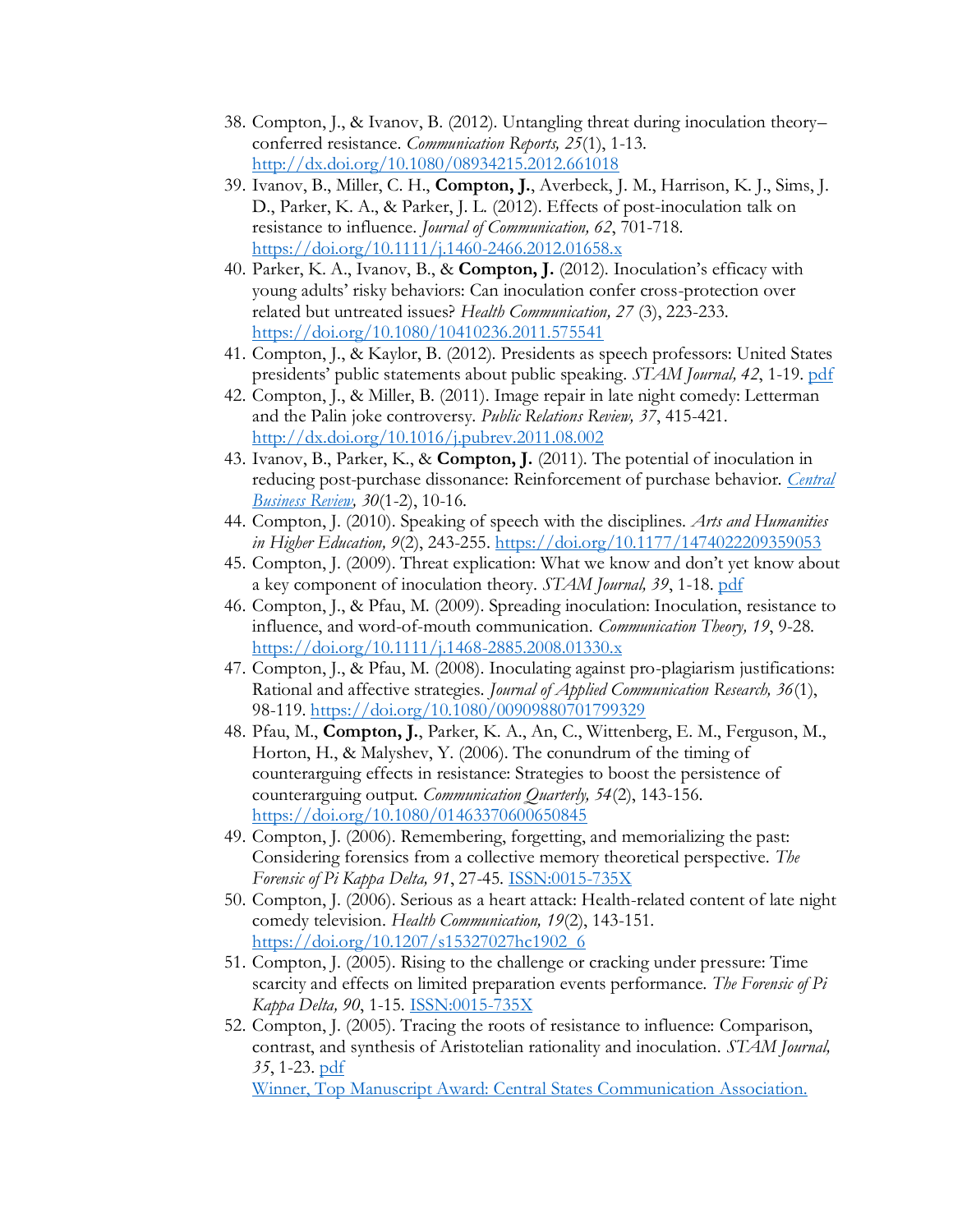- 53. Compton, J., & Pfau, M. (2005). Inoculation theory of resistance to influence at maturity: Recent progress in theory development and application and suggestions for future research. *Annals of the International Communication Association, 29* (1), 97- 145.<https://doi.org/10.1080/23808985.2005.11679045>
- 54. Compton, J. (2004). A scarcity principle explanation of novelty in forensics performance. *The Forensic of Pi Kappa Delta*, 124-132. ISSN: [0015-735X](http://dartmouth.idm.oclc.org/login?url=https://search.ebscohost.com/login.aspx?direct=true&AuthType=ip,url,uid&db=ufh&AN=30029401&site=ehost-live&scope=site)
- 55. Compton, J., & Pfau, M. (2004). Use of inoculation to foster resistance to credit card marketing targeting college students. *Journal of Applied Communication Research, 32*, 343-364.<https://doi.org/10.1080/0090988042000276014>
- 56. Pfau, M., **Compton, J.**, Parker, K. A., Wittenberg, E. M., An, C., Ferguson, M., Horton, H., & Malyshev, Y. (2004). The traditional explanation for resistance versus attitude accessibility: Do they trigger distinct or overlapping processes of resistance? *Human Communication Research, 30*(3), 329-360. <https://doi.org/10.1111/j.1468-2958.2004.tb00735.x>

#### *Chapters*

- 1. Compton, J. (forthcoming). Inoculation theory and fake news. In H. Schmidt (Ed.), *Issues Facing Contemporary American Journalism: History, Context, and Perspectives*. Routledge.
- 2. Craig, E. A., Compton, J., & Luurs, G. (forthcoming). Cyberbullying and family communication theory and research. In G. Luurs (Ed.), *[Handbook of research on](https://www.igi-global.com/book/handbook-research-communication-strategies-taboo/275842)  [communication strategies for taboo topics](https://www.igi-global.com/book/handbook-research-communication-strategies-taboo/275842)*. IGI Global. doi:10.4018/978-1-7998-9125-3
- 3. Compton, J., & Mason, A. (2020). Narrative and the inoculation theory of resistance to influence. In S. S. Dunn & G. Nisbett (Eds.), *[Innovations](https://www.peterlang.com/document/1059128) and implications [of persuasive narrative](https://www.peterlang.com/document/1059128)* (pp. 23-42). Peter Lang Publishing.
- 4. Compton, J. (2020). Inoculation against/as character assassination. In S.A. Samoilenko, M. Icks, J. Keohane, & E. Shiraev. (Eds.), *[The Routledge handbook of](https://www.routledge.com/Routledge-Handbook-of-Character-Assassination-and-Reputation-Management/Samoilenko-Icks-Keohane-Shiraev/p/book/9781032081779)  [character assassination](https://www.routledge.com/Routledge-Handbook-of-Character-Assassination-and-Reputation-Management/Samoilenko-Icks-Keohane-Shiraev/p/book/9781032081779)* (pp. 25-35). London, New York, NY: Routledge.
- 5. Compton, J. (2019). Inoculation theory and metaliterate learning. In T. P. Mackey & T. Jacobson (Eds.), *[Metaliterate learning in the post-truth world](https://www.alastore.ala.org/content/metaliterate-learning-post-truth-world)* (pp. 63-79). Chicago: ALA Publishing.
- 6. Compton, J. (2019). A vaccine for boredom? Considering inoculation theory as a messaging strategy to better engage, and retain, a millennial workforce. In S. A. Smith (Ed.), *[Recruitment, retention, and engagement of a millennial workforce](https://rowman.com/ISBN/9781498579704/Recruitment-Retention-and-Engagement-of-a-Millennial-Workforce)* (pp. 163- 176)*.* Landham, MD: Lexington Books.
- 7. Compton, J. (2018). Inoculating against/with political humor. In J. Baumgartner & A. B. Becker (Eds.), *[Political humor in a changing media landscape: A new generation of](https://rowman.com/ISBN/9781498565080/Political-Humor-in-a-Changing-Media-Landscape-A-New-Generation-of-Research)  [research](https://rowman.com/ISBN/9781498565080/Political-Humor-in-a-Changing-Media-Landscape-A-New-Generation-of-Research)* (pp. 95-114)*.* Landham, MD: Lexington Books.
- 8. Compton, J., & Ivanov, B. (2018). Inoculation messaging. In B. Jackson, J. Dimmock, & J. Compton (Eds.), *[Persuasion and communication in sport, exercise, and](https://www.routledge.com/Persuasion-and-Communication-in-Sport-Exercise-and-Physical-Activity/Jackson-Dimmock-Compton/p/book/9780367407759)  [physical activity.](https://www.routledge.com/Persuasion-and-Communication-in-Sport-Exercise-and-Physical-Activity/Jackson-Dimmock-Compton/p/book/9780367407759)* (pp. 73-90). Abington, UK: Routledge.
- 9. Boone, S., Chaney, S. B., **Compton, J.**, Donahue, C., & Gocsik, K. (2015). Imagining a writing and rhetoric program based on principles of knowledge 'transfer': Dartmouth's Institute for Writing and Rhetoric. In M. J. Reiff, A. Bawarshi, M. Ballif, & C. Weisser (Eds.), *[Ecologies of writing programs: Program profiles](https://parlorpress.com/products/ecologies-of-writing-programs-program-profiles-in-context)  [in context](https://parlorpress.com/products/ecologies-of-writing-programs-program-profiles-in-context)* (pp. 163-194). Anderson, SC: Parlor.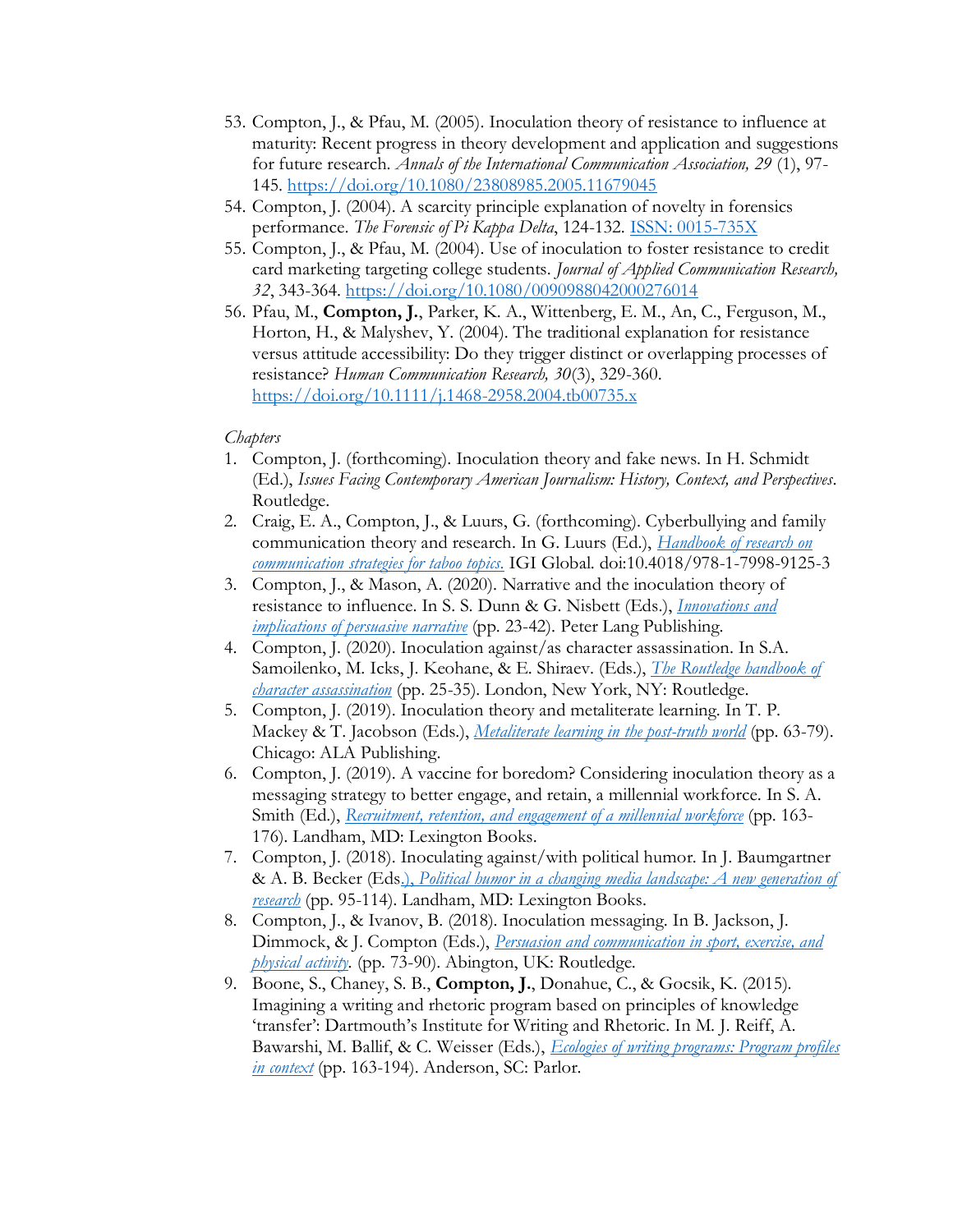- 10. Compton, J. (2013). Inoculation theory. In J. P. Dillard & L. Shen (Eds.), *[The](https://us.sagepub.com/en-us/nam/the-sage-handbook-of-persuasion/book234908)  [Sage handbook of persuasion: Developments in theory and practice](https://us.sagepub.com/en-us/nam/the-sage-handbook-of-persuasion/book234908)*, 2nd ed., (pp. 220-237). Los Angeles, CA: Sage.
- 11. Compton, J. (2012). Frustration vaccination? Inoculation theory and digital learning. In S. P. Ferris (Ed.), *[Teaching, learning and the net generation: Concepts and](https://www.igi-global.com/book/teaching-learning-net-generation/53005)  [tools for reaching digital learners](https://www.igi-global.com/book/teaching-learning-net-generation/53005)* (pp. 61-73). Hershey, PA: IGI Global.
- 12. Compton, J. (2011). Cramer vs. (Jon Stewart's characterization of) Cramer: Image repair, late night political humor, and *The Daily Show*. In T. Goodnow (Ed.), The Daily Show *[and rhetoric: Arguments, issues and strategies](https://rowman.com/isbn/0739150022)* (pp. 43-58). Landham, MD: Lexington Books.
- 13. Compton, J. (2011). Surveying scholarship on *The Daily Show* and *The Colbert Report*. In A. Amarasingam (Ed.), *[The Colbert/Stewart effect: Essays on the real impacts](https://mcfarlandbooks.com/product/The-Stewart-Colbert-Effect/)  [of fake news](https://mcfarlandbooks.com/product/The-Stewart-Colbert-Effect/)* (pp. 9-33). Jefferson, NC: McFarland and Company.
- 14. Kaylor, B., & **Compton, J.** (2009). Papal punchlines: How late night comics addressed Pope John Paul II's death. In J. R. Blaney & J. P. Zompetti (eds). *[The](https://rowman.com/ISBN/9780739121344/The-Rhetoric-of-Pope-John-Paul-II)  [rhetoric of Pope John Paul II](https://rowman.com/ISBN/9780739121344/The-Rhetoric-of-Pope-John-Paul-II)* (pp. 3-22). Landham, MD: Lexington Books.
- 15. Compton, J. (2008). More than laughing? Survey of political humor effects research. In Morris, J. S., & Baumgartner, J. C. (Eds.) *[Laughing matters: Humor and](https://www.routledge.com/Laughing-Matters-Humor-and-American-Politics-in-the-Media-Age/Baumgartner-Morris/p/book/9780415957489)  [American politics in the media age](https://www.routledge.com/Laughing-Matters-Humor-and-American-Politics-in-the-Media-Age/Baumgartner-Morris/p/book/9780415957489)* (pp. 39-66). New York: Routledge.
- 16. Compton, J. (2008). Political punditry in punchlines: Late night comics take on the 2004 presidential debates. In Morris, J. S., & Baumgartner, J. C. (Eds.) *[Laughing matters: Humor and American politics in the media age](https://www.routledge.com/Laughing-Matters-Humor-and-American-Politics-in-the-Media-Age/Baumgartner-Morris/p/book/9780415957489)* (pp. 171-186). New York: Routledge.

#### *Book*

Jackson, B., Dimmock, J., & Compton, J. (Eds.) (2018). *[Persuasion and](https://www.routledge.com/Persuasion-and-Communication-in-Sport-Exercise-and-Physical-Activity/Jackson-Dimmock-Compton/p/book/9780367407759)  [communication in sport, exercise, and physical activity](https://www.routledge.com/Persuasion-and-Communication-in-Sport-Exercise-and-Physical-Activity/Jackson-Dimmock-Compton/p/book/9780367407759)*. Abington, UK: Routledge. Story [here](https://writing-speech.dartmouth.edu/news/2017/11/new-frontier-inoculation-theory)

#### *Other writings*

- 1. Compton, J. (in press). Reading my voice in/as *Dysfluent*. *[Journal of Magazine](https://muse.jhu.edu/journal/739)  [Media](https://muse.jhu.edu/journal/739)*.
- 2. Compton, J. (in press). Inoculation theory. In E. Ho, C. Bylund, & J. van Weert (Eds.), *[The International Encyclopedia of Health Communication](https://www.wiley.com/en-us)*.
- 3. Compton, J. (2018). Osler's Man's Redemption of Man: Preemptive protection, attitudinal inoculation, and smallpox inoculation. *Proceedings of the 2018 Conference of the Society for the Academic Study of Social Imagery*, 22-25. [pdf](https://www.unco.edu/sassi/SASSIPROCEEDINGSII.pdf)
- 4. Jackson, B., Dimmock, J., & **Compton, J.** (2018). Preface. In B. Jackson, J. Dimmock, & J. Compton (Eds.), *[Persuasion and communication in sport, exercise, and](https://www.routledge.com/Persuasion-and-Communication-in-Sport-Exercise-and-Physical-Activity/Jackson-Dimmock-Compton/p/book/9780367407759)  [physical activity.](https://www.routledge.com/Persuasion-and-Communication-in-Sport-Exercise-and-Physical-Activity/Jackson-Dimmock-Compton/p/book/9780367407759)* (pp.xxi-xxiv). Abington, UK: Routledge.
- 5. van der Linden, S., Roozenbeek, J., Oosterwoud, R., **Compton, J**., & Lewandowsky, S. (2018). The science of prebunking: Inoculating the public against fake news. In *Written evidence submitted to the Parliamentary Inquiry on Fake News*. [pdf](http://data.parliament.uk/writtenevidence/committeeevidence.svc/evidencedocument/digital-culture-media-and-sport-committee/fake-news/written/79482.html)
- 6. Compton, J. (2017). A note from the outgoing editor. *The Forensic of Pi Kappa Delta, 102*(1), 1. [ISSN:0015-735X](http://dartmouth.idm.oclc.org/login?url=https://search.ebscohost.com/login.aspx?direct=true&AuthType=ip,url,uid&db=ufh&AN=125762648&site=ehost-live&scope=site)
- 7. Compton, J. (2015). Books and forensics. *The Forensic of Pi Kappa Delta, 100*(2), 1. [ISSN:0015-735X](http://dartmouth.idm.oclc.org/login?url=https://search.ebscohost.com/login.aspx?direct=true&AuthType=ip,url,uid&db=ufh&AN=109346566&site=ehost-live&scope=site)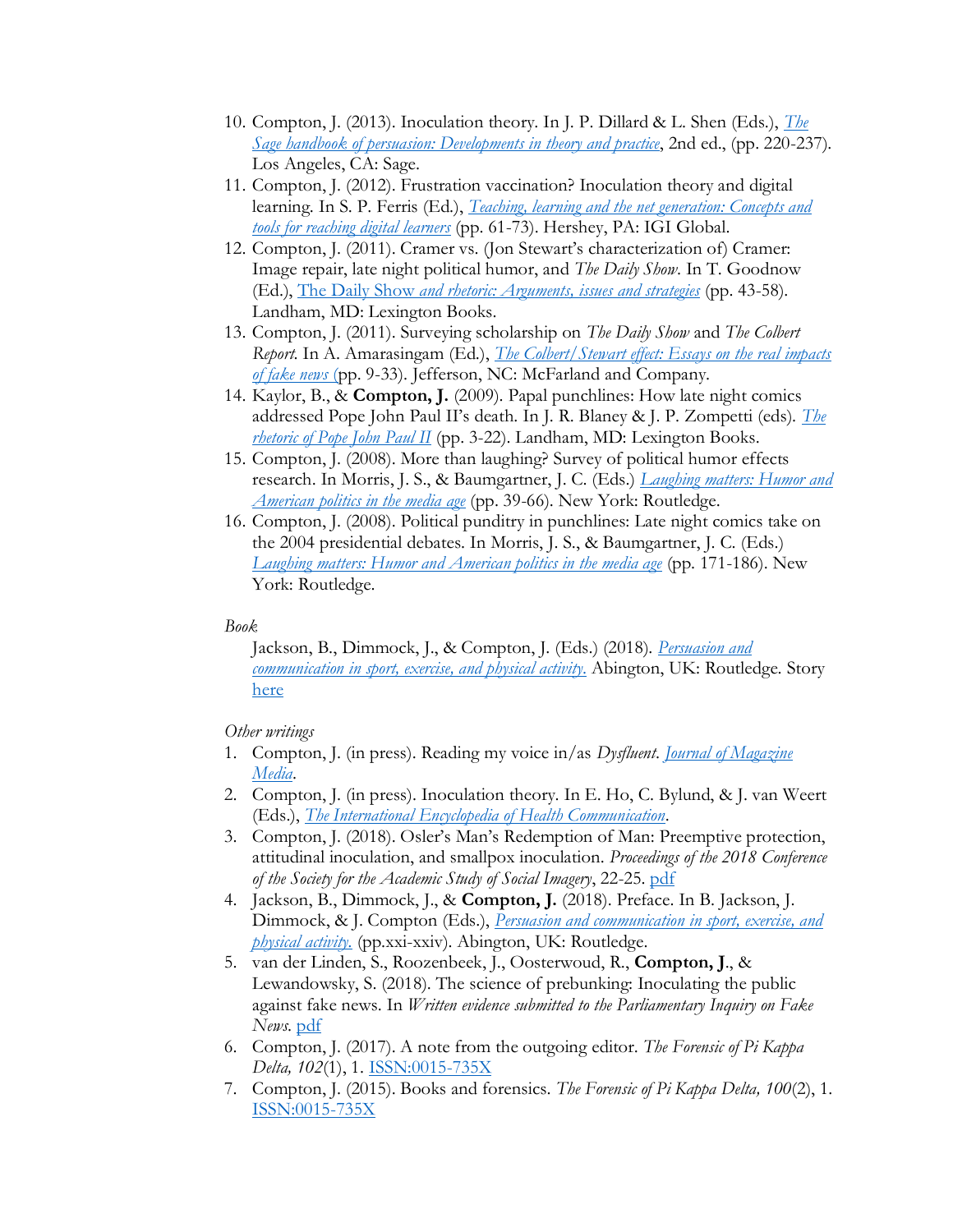- 8. Compton, J. (2015). Remembering Bob Derryberry, five years later. *The Forensic of Pi Kappa Delta, 100*(2), 1-2. [ISSN:0015-735X](http://dartmouth.idm.oclc.org/login?url=https://search.ebscohost.com/login.aspx?direct=true&AuthType=ip,url,uid&db=ufh&AN=102611735&site=ehost-live&scope=site)
- 9. Compton, J. (2014). Introduction. *The Forensic of Pi Kappa Delta, 99*(1), 1-2. [ISSN:0015-735X](http://dartmouth.idm.oclc.org/login?url=https://search.ebscohost.com/login.aspx?direct=true&AuthType=ip,url,uid&db=ufh&AN=125812656&site=ehost-live&scope=site)
- 10. Compton, J. (2012). Introduction to *The Forensic* special issue: Forensics and the Net Generation. *The Forensic of Pi Kappa Delta, 97*(2), 1-2. [ISSN:0015-735X](http://dartmouth.idm.oclc.org/login?url=https://search.ebscohost.com/login.aspx?direct=true&AuthType=ip,url,uid&db=ufh&AN=82540549&site=ehost-live&scope=site)
- 11. Compton, J. (2010). Remembering Bob Derryberry. *STAM Journal, 40*, 97-99. [pdf](https://speechandtheatremo.org/journal-archive/)
- 12. Compton, J. (2010). Viewing speech ghostwriting ethics through metaphors. Ethics Update: Newsletter of the [Ethics Institute](https://ethics-institute.dartmouth.edu/) at Dartmouth College.
- 13. Compton, J. (2006). [Review of the book *Campaigning for hearts and minds: How emotional appeals in political ads work*, by Ted Brader]. *Journal of Communication*, 56(3), 635-636. <https://doi.org/10.1111/j.1460-2466.2006.00310.x>
- 14. Compton, J. (2004, April). Featured resource: The American Newspaper Repository. *[Political Communication Report,](http://politicalcommunication.org/) 14*(2).

## competitive

## conference

### papers

- 1. Mason, A., Compton, J., & Spencer, E. (2022, April). COVID-19 hoax, child-sex trafficking, and other conspiracy theories spread on social media: Analysis of organizational reputation threats and response strategies. [Central States](https://www.csca-net.org/aws/CSCA/asset_manager/get_file/643706?ver=0)  [Communication Association,](https://www.csca-net.org/aws/CSCA/asset_manager/get_file/643706?ver=0) Madison, WI, United States.
- 2. Compton, J. (2022, April). *[Image repair, image prepare, and It: Inoculating against horror](https://sites.dartmouth.edu/jcompton/2021/10/13/image-repair-image-prepare-and-it-inoculating-against-horror-portrayals-of-professions/)  [portrayals of professions](https://sites.dartmouth.edu/jcompton/2021/10/13/image-repair-image-prepare-and-it-inoculating-against-horror-portrayals-of-professions/)*. [scheduled paper presentation]. [Popular Culture](https://pcaaca.org/conference/2022)  [Association,](https://pcaaca.org/conference/2022) Seattle, WA, United States.
- 3. Compton, J. (2021, November). *[The Devil and Vaccination and inoculation theory:](https://sites.dartmouth.edu/jcompton/2021/09/28/upcoming-presentation/)  [Health communication, parody, and anti-vaccination rhetoric](https://sites.dartmouth.edu/jcompton/2021/09/28/upcoming-presentation/)* [scheduled paper] presentation]. [Religious Communication Association,](http://www.relcomm.org/rca-conferences-and-calls.html) Seattle, WA, United States.
- 4. Compton, J. (2021, November). *[Conversation starter: Image prepare, preemptive image](https://sites.dartmouth.edu/jcompton/2021/09/28/upcoming-presentation-2/)  [repair, and inoculation strategy in the preface to Winans' \(1938\)](https://sites.dartmouth.edu/jcompton/2021/09/28/upcoming-presentation-2/)* Speech-making [scheduled paper presentation]. [National Communication Association,](https://www.natcom.org/nca-107th-annual-convention-renewal-and-transformation) Seattle, WA, United States.
- 5. Compton, J., & Lam, D. [Dartmouth undergraduate student] (2021, September). *[Mixing metaphors: The analogics of inoculation theory and character assassination](https://sites.dartmouth.edu/jcompton/2021/09/28/past-presentation/)* [paper presentation]. [Character Assassination and Reputation Politics,](https://carpresearchlab.org/carp-2021-conference/) Arlington, VA, United States.
- 6. Compton, J. (2021, June). *[Depictions of medical inoculation on postcards](https://sites.dartmouth.edu/jcompton/2021/06/04/depictions-of-medical-inoculation-on-postcards/)* [presentation cancelled]. [Popular Culture Association/American Culture Association,](https://pcaaca.org/conference/2021) Virtual.
- 7. Mason, A., & **Compton, J.** (2021, March 27). *[Severity, susceptibility, efficacy, certainty](https://sites.dartmouth.edu/jcompton/2021/03/27/severity-susceptibility-efficacy-certainty-and-salience-insights-from-early-stage-vestedness-of-midwestern-populations-toward-the-novel-coronavirus-covid-19/)  and salience: Insights from early-[stage 'vestedness' of Midwestern populations toward the novel](https://sites.dartmouth.edu/jcompton/2021/03/27/severity-susceptibility-efficacy-certainty-and-salience-insights-from-early-stage-vestedness-of-midwestern-populations-toward-the-novel-coronavirus-covid-19/)  [coronavirus \(COVID-19\)](https://sites.dartmouth.edu/jcompton/2021/03/27/severity-susceptibility-efficacy-certainty-and-salience-insights-from-early-stage-vestedness-of-midwestern-populations-toward-the-novel-coronavirus-covid-19/)* [paper presentation]*.* Central States Communication Association, Virtual. \*Winner, Top Paper Panel: Health Communication Division. Article [here;](https://writing-speech.dartmouth.edu/news/2021/02/associate-professor-speech-josh-compton-earns-top-paper-award-health-communication) Program [pdf](https://www.csca-net.org/aws/CSCA/asset_manager/get_file/548924)
- 8. Compton, J., Wigley, S., & Samoilenko, S. A. (2021, March). *[Inoculation theory and](https://sites.dartmouth.edu/jcompton/2021/03/28/past-presentation-2/)  [public relations](https://sites.dartmouth.edu/jcompton/2021/03/28/past-presentation-2/)* [paper presentation]. [Eastern Communication Association,](https://www.ecasite.org/aws/ECA/pt/sp/Home_Page) Virtual.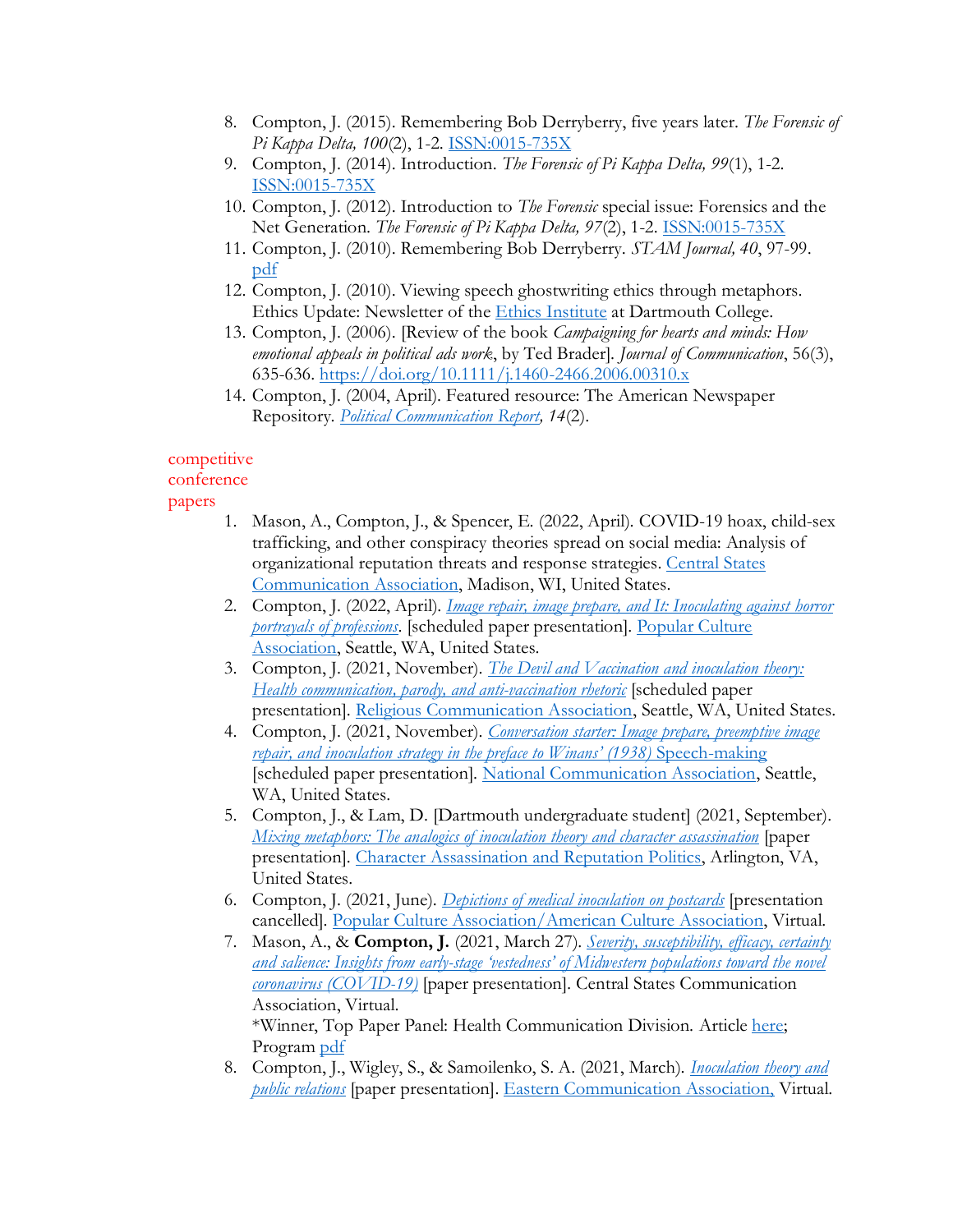- 9. Compton, J. (2020, November*). [Evidence of inoculation theory in](https://sites.dartmouth.edu/jcompton/2020/11/04/evidence-of-inoculation-theory-in-the-evidence-at-large-1805-finding-an-inoculation-rhetorical-strategy-in-the-preface-to-house-of-commons-vaccine-inoculation-testimony-and-debate/)* The Evidence at Large (1805): *[Finding an inoculation rhetorical strategy in the Preface to House of Commons'](https://sites.dartmouth.edu/jcompton/2020/11/04/evidence-of-inoculation-theory-in-the-evidence-at-large-1805-finding-an-inoculation-rhetorical-strategy-in-the-preface-to-house-of-commons-vaccine-inoculation-testimony-and-debate/)  [vaccine inoculation testimony and debate](https://sites.dartmouth.edu/jcompton/2020/11/04/evidence-of-inoculation-theory-in-the-evidence-at-large-1805-finding-an-inoculation-rhetorical-strategy-in-the-preface-to-house-of-commons-vaccine-inoculation-testimony-and-debate/)* [paper presentation cancelled]. National Communication Association, Virtual. Program [pdf](https://www.natcom.org/sites/default/files/annual-convention/2020%20Program%20PDF%20for%20website.pdf)
- 10. Compton, J. (2020, November). *Threat [and/in inoculation theory](https://sites.dartmouth.edu/jcompton/2020/11/04/threat-and-in-inoculation-theory/)* [paper presentation cancelled]. National Communication Association, Virtual. Program [pdf](https://www.natcom.org/sites/default/files/annual-convention/2020%20Program%20PDF%20for%20website.pdf)
- 11. Compton, J., van der Linden, S., Cook, J., & Basol, M. (2019, May). *[Inoculation](https://sites.dartmouth.edu/jcompton/2019/05/28/past-presentation-3/)  [theory and science communication: Extant findings and new directions](https://sites.dartmouth.edu/jcompton/2019/05/28/past-presentation-3/)* [paper presentation]. [International Communication Association,](https://www.icahdq.org/page/2019Conference) Washington DC, United States.
- 12. Compton, J. (2019, November). *[Spreading inoculation, revisited](https://sites.dartmouth.edu/jcompton/2019/11/28/past-presentation-5/)* [paper presentation]. [National Communication Association,](https://www.natcom.org/nca-105th-annual-convention-communication-survival) Baltimore, MD, United States. Program [pdf](https://www.natcom.org/sites/default/files/annual-convention/NCA_Convention_Archives_2019_Program.pdf)
- 13. Compton, J., & Mason, A. (2019, November). *[Immunization communication in](https://sites.dartmouth.edu/jcompton/2019/11/28/past-presentation-6/)* Mister Rogers' Neighborhood: *[Inoculation theory, health messaging, and children's](https://sites.dartmouth.edu/jcompton/2019/11/28/past-presentation-6/)  [entertainment television](https://sites.dartmouth.edu/jcompton/2019/11/28/past-presentation-6/)* [paper presentation]*.* [National Communication Association,](https://www.natcom.org/nca-105th-annual-convention-communication-survival) Baltimore, MD, United States. Program [pdf](https://www.natcom.org/sites/default/files/annual-convention/NCA_Convention_Archives_2019_Program.pdf)
- 14. Parsons, M., & **Compton, J.** (2019, March). *[Image attacks, image repair, and rhetorical](https://sites.dartmouth.edu/jcompton/2019/03/15/image-attacks-image-repair-and-rhetorical-pivots/)*  [pivots: Trump's image repair effort after attacks for mocking a journalist's](https://sites.dartmouth.edu/jcompton/2019/03/15/image-attacks-image-repair-and-rhetorical-pivots/) disability [presentation]. [Character Assassination and Reputation Politics,](https://communication.gmu.edu/research-and-centers/carp/overview) Arlington, VA, United States. Program [pdf](https://drive.google.com/file/d/1nTOc-WyiB9fSxMg6OCWqpg6cq2R5MsFp/view)
- 15. Compton, M. (2019, March). *[Inoculation theory, source derogation, and media credibility](https://sites.dartmouth.edu/jcompton/2019/09/28/past-presentation-4/)* [paper presentation]*.* [Character Assassination and Reputation Politics,](https://communication.gmu.edu/research-and-centers/carp/overview) Arlington, VA, United States. Progra[m pdf](https://drive.google.com/file/d/1nTOc-WyiB9fSxMg6OCWqpg6cq2R5MsFp/view)
- 16. Compton, J. (2019, January). *[Medieval mithridatism and/as attitudinal inoculation in](https://sites.dartmouth.edu/jcompton/2019/01/15/medieval-mithridatism-and-as-attitudinal-inoculation-in-popular-culture/)  [popular culture](https://sites.dartmouth.edu/jcompton/2019/01/15/medieval-mithridatism-and-as-attitudinal-inoculation-in-popular-culture/)* [presentation]. Researching, Teaching, and Learning the Middle Ages through Popular Culture: Medievalism and All That. [Accademia Europea di](https://aefirenze.it/it/) [Firenze,](https://aefirenze.it/it/) Florence, Italy.
- 17. Compton, J. (2018, November). *[No explanation image repair](https://sites.dartmouth.edu/jcompton/2018/11/29/words-about-having-no-words-celebrity-image-repair-without-explanation-for-the-offense/)* [paper presentation]. [National Communication Association,](https://www.natcom.org/nca-104th-annual-convention-communication-play) Salt Lake City, UT, United States. Program [pdf](https://www.natcom.org/sites/default/files/annual-convention/NCA_Convention_Archives_2018_Program.pdf)
- 18. Compton, J. (2018, November). *[Inoculation theory and misremembered child car seat](https://sites.dartmouth.edu/jcompton/2018/11/29/inoculation-theory-and-hot-car-deaths/)  <u>[occupancy](https://sites.dartmouth.edu/jcompton/2018/11/29/inoculation-theory-and-hot-car-deaths/)</u>* [paper presentation]. [National Communication Association,](https://www.natcom.org/nca-104th-annual-convention-communication-play) Salt Lake City, UT, United States. \*Top Paper Panel Program [pdf](https://www.natcom.org/sites/default/files/annual-convention/NCA_Convention_Archives_2018_Program.pdf)
- 19. Compton, J. (2018, November). *['Inoculate yourself with the word of God': Persuasion,](https://sites.dartmouth.edu/jcompton/2018/11/29/inoculate-yourself-with-the-word-of-god-2/)  [inoculation, medical inoculation and religious rhetoric](https://sites.dartmouth.edu/jcompton/2018/11/29/inoculate-yourself-with-the-word-of-god-2/)*. [Religious Communication](http://www.relcomm.org/)  [Association,](http://www.relcomm.org/) Salt Lake City, UT, United States. Program [pdf](https://www.natcom.org/sites/default/files/annual-convention/NCA_Convention_Archives_2018_Program.pdf)
- 20. Compton, J. (2018, March). *Osler's* [Man's Redemption of Man:](https://sites.dartmouth.edu/jcompton/2018/03/29/oslers-mans-redemption-of-man/) *Preemptive [protection, attitudinal inoculation, and smallpox inoculation](https://sites.dartmouth.edu/jcompton/2018/03/29/oslers-mans-redemption-of-man/)* [paper presentation]. Society for the Academic Study of Social Imagery, Greeley, CO, United States. Conference proceedings. Progra[m pdf](https://www.unco.edu/sassi/SASSI_2018_Program.pdf)
- 21. Compton, J. (2017, November). *[Prophylactic versus therapeutic inoculation treatments for](https://sites.dartmouth.edu/jcompton/2017/11/29/prophylactic-versus-therapeutic-inoculation-treatments-for-resistance-to-influence/)  [resistance to influence](https://sites.dartmouth.edu/jcompton/2017/11/29/prophylactic-versus-therapeutic-inoculation-treatments-for-resistance-to-influence/)* [paper presentation]. [National Communication Association,](https://www.natcom.org/nca-103rd-annual-convention-our-legacy-our-relevance) Dallas, TX, United States. Progra[m pdf](https://www.natcom.org/sites/default/files/annual-convention/NCA_Convention_Archives_2017_Program.pdf)
- 22. Compton, J. (2017, March). *[Inoculation theory, image repair, image prepare, and character](https://sites.dartmouth.edu/jcompton/2017/03/29/inoculation-theory-image-repair-image-prepare-and-character-assassination/)  [assassination](https://sites.dartmouth.edu/jcompton/2017/03/29/inoculation-theory-image-repair-image-prepare-and-character-assassination/)* [presentation]*.* [Character Assassination & Reputation Politics,](https://communication.gmu.edu/research-and-centers/carp/2017-conference) Arlington, VA, United States. Program [pdf;](https://s3.amazonaws.com/chssweb/documents/24214/original/Conference_Schedule_FINAL.pdf?1488925413) [Press](https://chss.gmu.edu/articles/10501?_ga=2.254472200.1017091679.1633102815-1034805606.1633007297)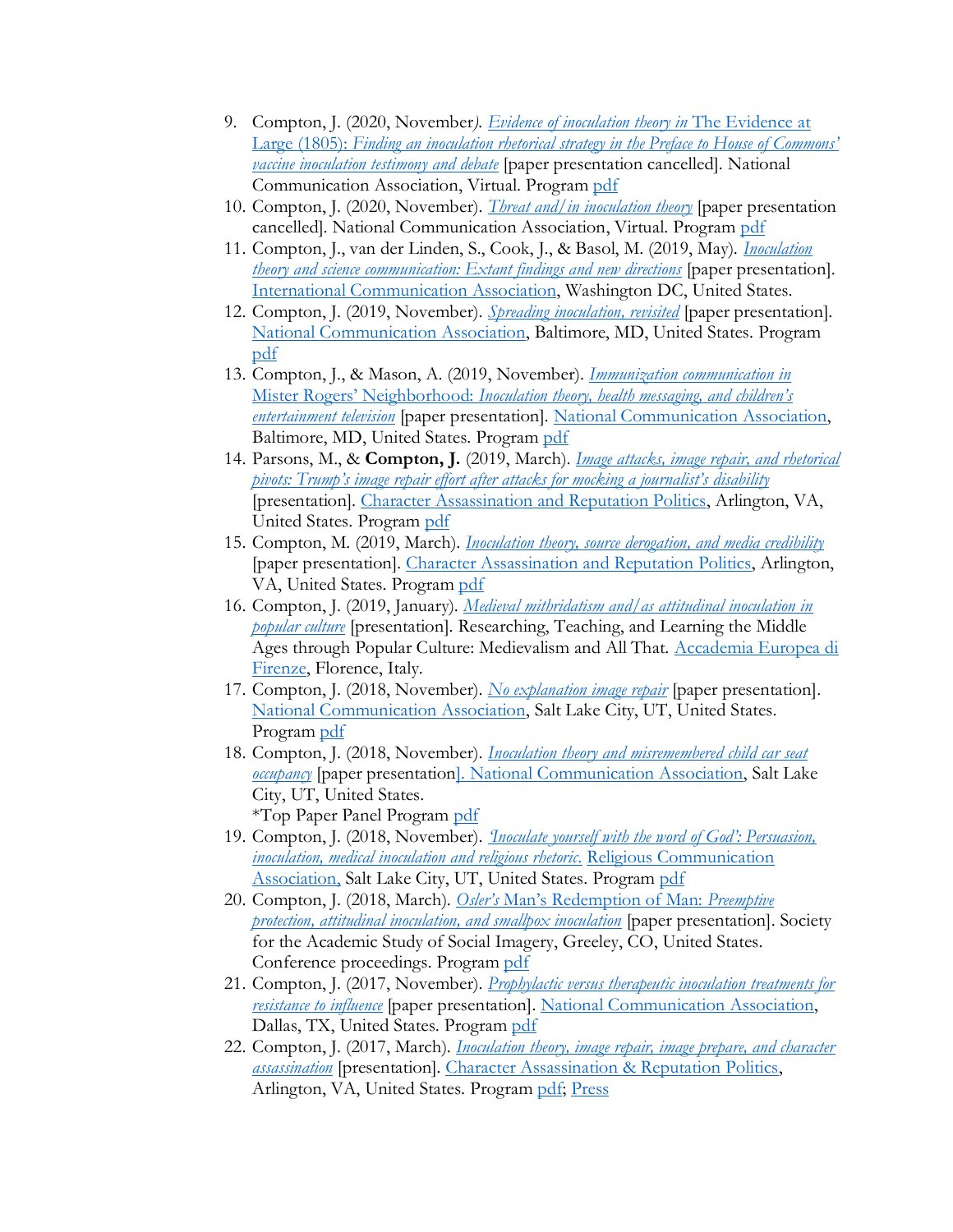- 23. Compton, J., & Compton, J. L. (2017, March). *[Image repair, image prepare, and high](https://sites.dartmouth.edu/jcompton/2017/03/29/image-repair-image-prepare-and-high-school-football-the-camden-hills-case/)  [school football: The Camden Hills case](https://sites.dartmouth.edu/jcompton/2017/03/29/image-repair-image-prepare-and-high-school-football-the-camden-hills-case/)* [paper presentation]. [International Association](https://www.communicationandsport.com/)  [for Communication and Sport Summit,](https://www.communicationandsport.com/) Phoenix, AZ, United States.
- 24. Jackson, B., **Compton, J**., Thornton, A., & Dimmock, J. (2016, November). *[Re](https://sites.dartmouth.edu/jcompton/2016/11/29/re-thinking-anxiety-using-inoculation-messages-to-reduce-and-reinterpret-public-speaking-fears/)[thinking anxiety: Using inoculation messages to reduce and reinterpret public speaking fears](https://sites.dartmouth.edu/jcompton/2016/11/29/re-thinking-anxiety-using-inoculation-messages-to-reduce-and-reinterpret-public-speaking-fears/)* [paper presentation]. [National Communication Association,](https://www.natcom.org/nca-102nd-annual-convention-communication’s-civic-callings) Philadelphia, PA, United States. Program [pdf](https://www.natcom.org/sites/default/files/annual-convention/NCA_Convention_Archives_2016_Program.pdf) \*Winner, Top Paper Panel: Communication Apprehension and Competence Division.
- 25. Compton, J., & Compton, J. L. (2016, March). *[The athlete's image, visual](https://sites.dartmouth.edu/jcompton/2016/03/30/the-athletes-image-visual-representation-and-image-repair-tom-brady-jane-rosenberg-and-the-courtroom-sketches/)  [representation, and image repair: Tom Brady, Jane Rosenberg, and the courtroom sketches.](https://sites.dartmouth.edu/jcompton/2016/03/30/the-athletes-image-visual-representation-and-image-repair-tom-brady-jane-rosenberg-and-the-courtroom-sketches/)* [International Association for Communication and Sport Summit,](https://www.communicationandsport.com/) Grand Rapids, MI, United States.
- 26. Compton, J. (2015, November). *[Inoculation, racism, and dialogue](https://sites.dartmouth.edu/jcompton/2015/11/30/inoculation-racism-and-dialogue/)* [paper presentation]. [National Communication Association,](https://www.natcom.org/press-room/national-communication-association-hold-101st-annual-convention) Las Vegas, NV, United States. Program [pdf](https://www.natcom.org/sites/default/files/annual-convention/NCA_Convention_Archives_2015_Program.pdf)
- 27. Compton, J., & Ivanov, B. (2014, November). *[Reconsidering the role\(s\) of affect in](https://sites.dartmouth.edu/jcompton/2014/11/30/reconsidering-the-roles-of-affect-in-inoculation-theory-conferred-resistance-to-influence/)  [inoculation theory-conferred resistance to influence](https://sites.dartmouth.edu/jcompton/2014/11/30/reconsidering-the-roles-of-affect-in-inoculation-theory-conferred-resistance-to-influence/)* [paper presentation]. [National](https://www.natcom.org/convention-events/convention-resources/archives-historical-information/centennial-convention)  [Communication Association,](https://www.natcom.org/convention-events/convention-resources/archives-historical-information/centennial-convention) Chicago, IL, United States. Program [pdf](https://www.natcom.org/sites/default/files/annual-convention/NCA_Convention_Archives_2014_Program.pdf)
- 28. Compton, J. (2014, April). *[Political humor on the radio, image repair, and Gracie Allen's](https://sites.dartmouth.edu/jcompton/2014/04/30/political-humor-on-the-radio-image-repair-and-gracie-allens-1940-presidential-campaign-2/)  [1940 presidential campaign](https://sites.dartmouth.edu/jcompton/2014/04/30/political-humor-on-the-radio-image-repair-and-gracie-allens-1940-presidential-campaign-2/)* [paper presentation]. [Eastern Communication](https://www.ecasite.org/aws/ECA/pt/sp/home_page)  [Association,](https://www.ecasite.org/aws/ECA/pt/sp/home_page) Providence, RI, United States. [Program](https://www.ecasite.org/aws/ECA/asset_manager/get_file/77713)
- 29. Compton, J., & Compton, J. L. (2014, March). *["Better and safer": Image repair](https://sites.dartmouth.edu/jcompton/2014/03/30/better-and-safer-image-repair-strategies-in-open-letters-to-fans-of-the-national-football-league-about-concussion-prevention/)  [strategies in open letters to fans of the National Football League about concussion prevention](https://sites.dartmouth.edu/jcompton/2014/03/30/better-and-safer-image-repair-strategies-in-open-letters-to-fans-of-the-national-football-league-about-concussion-prevention/)* [paper presentation]*.* [International Association for Communication and Sport](https://www.communicationandsport.com/)  [Summit,](https://www.communicationandsport.com/) New York City, NY, United States.
- 30. Compton, J. (2013, November). *[Sorry sorries: Image repair after regretted apologies](https://sites.dartmouth.edu/jcompton/2013/11/30/sorry-sorries-2/)* [paper presentation]*.* [National Communication Association,](https://www.natcom.org/) Washington, D.C., United States. Program [pdf](https://www.natcom.org/sites/default/files/annual-convention/NCA_Convention_Archives_2013_Program.pdf)
- 31. Compton, J. (2013, November). *[Image repair and broadcast news: Of, for, and through](https://sites.dartmouth.edu/jcompton/2013/11/13/image-repair-and-broadcast-news-of-for-and-through/)* [paper presentation]. [National Communication Association,](https://www.natcom.org/) Washington, D.C., United States. Program [pdf](https://www.natcom.org/sites/default/files/annual-convention/NCA_Convention_Archives_2013_Program.pdf)
- 32. Compton, J. (2012, November). *[Image prepare: Image repair, inoculation theory, and](https://sites.dartmouth.edu/jcompton/2012/11/30/image-prepare-image-repair-inoculation-theory-and-anticipated-attacks/)  [anticipated attacks](https://sites.dartmouth.edu/jcompton/2012/11/30/image-prepare-image-repair-inoculation-theory-and-anticipated-attacks/)* [paper presentation]. [National Communication Association,](https://www.natcom.org/) Orlando, FL, United States. Program [pdf](https://www.natcom.org/sites/default/files/annual-convention/NCA_Convention_Archives_2012_Program.pdf)
- 33. Compton, J. (2012, November). *[Inoculating against a losing season: Can inoculation](https://sites.dartmouth.edu/jcompton/2012/11/30/inoculating-against-a-losing-season-2/)[informed public relations strategies protect fan loyalty?](https://sites.dartmouth.edu/jcompton/2012/11/30/inoculating-against-a-losing-season-2/)* [poster presentation]. [National](https://www.natcom.org/)  [Communication Association,](https://www.natcom.org/) Orlando, FL, United States. Program [pdf](https://www.natcom.org/sites/default/files/annual-convention/NCA_Convention_Archives_2012_Program.pdf)
- 34. Compton, J., & Kaylor, B. (2012, November). *[Presidents as speech professors:](https://sites.dartmouth.edu/jcompton/2012/11/30/presidents-as-speech-professors-american-presidents-public-statements-about-public-speaking/)  [American presidents' public statements about public speaking](https://sites.dartmouth.edu/jcompton/2012/11/30/presidents-as-speech-professors-american-presidents-public-statements-about-public-speaking/)* [poster presentation]. [National Communication Association,](https://www.natcom.org/) Orlando, FL, United States. Program [pdf](https://www.natcom.org/sites/default/files/annual-convention/NCA_Convention_Archives_2012_Program.pdf)
- 35. Compton, J., & Klaas, P. (2012, November). *[Oh, the places legal rhetoric can go:](https://sites.dartmouth.edu/jcompton/2012/11/30/oh-the-places-legal-rhetoric-can-go-prosecuting-and-defending-characters-of-dr-seusss-bartholomew-and-the-oobleck/)  [Prosecuting and defending characters of Dr. Seuss's](https://sites.dartmouth.edu/jcompton/2012/11/30/oh-the-places-legal-rhetoric-can-go-prosecuting-and-defending-characters-of-dr-seusss-bartholomew-and-the-oobleck/)* Bartholomew and the Oobleck [paper presentation]. [National Communication Association,](https://www.natcom.org/), Orlando, FL, United States. Program [pdf](https://www.natcom.org/sites/default/files/annual-convention/NCA_Convention_Archives_2012_Program.pdf)
- 36. Ivanov, B., Sims, J. D., **Compton, J.**, Miller, C., Parker, K. A., Parker, J. L., Harrison, K., Averbeck, J., Aboubead, M., & Turner, K. (2012, November). *[The](https://sites.dartmouth.edu/jcompton/2012/11/30/the-general-content-of-post-inoculation-talk-recalled-issue-specific-conversations-following-inoculation-treatments/)  [general content of post-inoculation talk: Recalled issue-specific conversations following](https://sites.dartmouth.edu/jcompton/2012/11/30/the-general-content-of-post-inoculation-talk-recalled-issue-specific-conversations-following-inoculation-treatments/)*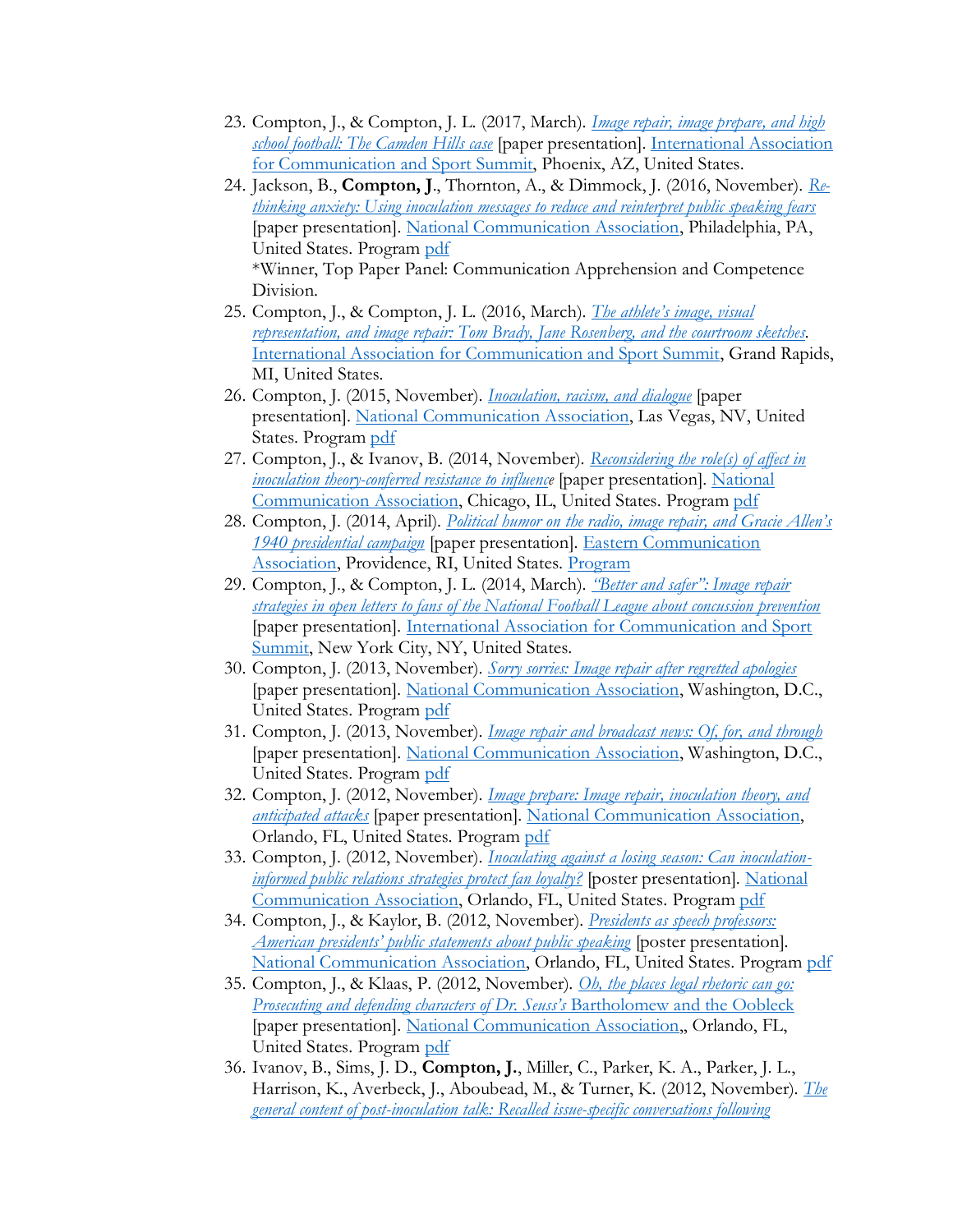*[inoculation treatments](https://sites.dartmouth.edu/jcompton/2012/11/30/the-general-content-of-post-inoculation-talk-recalled-issue-specific-conversations-following-inoculation-treatments/)* [paper presentation]. [National Communication Association,](https://www.natcom.org/) Orlando, FL, United States. Program [pdf](https://www.natcom.org/sites/default/files/annual-convention/NCA_Convention_Archives_2012_Program.pdf)

- 37. Compton, J., & Compton, J. L. (2012, August). *College sports, [losing seasons, and](https://sites.dartmouth.edu/jcompton/2012/08/30/college-sports-losing-seasons-and-image-repair-through-letters-to-fans/)  [image repair through letters to fans](https://sites.dartmouth.edu/jcompton/2012/08/30/college-sports-losing-seasons-and-image-repair-through-letters-to-fans/)* [paper presentation]*.* [Association for Education in](https://www.aejmc.org/home/)  [Journalism and Mass Communication,](https://www.aejmc.org/home/) Chicago, IL, United States.
- 38. Miller, B., & **Compton, J.** (2012, May). *[Outburst rhetoric: Re/Framing identification in](https://sites.dartmouth.edu/jcompton/2012/05/15/outburst-rhetoric-re-framing-identification-in-an-age-of-incivility/)  [an age of incivility](https://sites.dartmouth.edu/jcompton/2012/05/15/outburst-rhetoric-re-framing-identification-in-an-age-of-incivility/)* [paper presentation]. [Rhetoric Society of America,](https://www.rhetoricsociety.org/aws/RSA/pt/sp/home_page) Philadelphia, PA, United States. Program [pdf](https://www.rhetoricsociety.org/aws/RSA/asset_manager/get_file/48027)
- 39. Compton, J. (2012, April). *[Unintended inoculation in broadcast news: Could a](https://sites.dartmouth.edu/jcompton/2012/04/30/unintended-inoculation-in-broadcast-news-could-a-point-counterpoint-pattern-inoculate-against-future-attitudinal-change/)  [point/counterpoint pattern inoculate against future attitudinal change?](https://sites.dartmouth.edu/jcompton/2012/04/30/unintended-inoculation-in-broadcast-news-could-a-point-counterpoint-pattern-inoculate-against-future-attitudinal-change/)* [poster presentation]. [Broadcast Education Association,](https://bea2012.sched.com/) Las Vegas, NV, United States. [Program](https://bea2012.sched.com/)
- 40. Compton, J., & Kaylor, B. T. (2012, April). *[Inoculating against small pox inoculation](https://sites.dartmouth.edu/jcompton/2012/04/30/inoculating-against-small-pox-inoculation-objections-in-reverend-coopers-letter-to-a-friend-in-the-country/)  objections in Reverend Cooper's* [Letter to a Friend in the Country](https://sites.dartmouth.edu/jcompton/2012/04/30/inoculating-against-small-pox-inoculation-objections-in-reverend-coopers-letter-to-a-friend-in-the-country/) [paper presentation]. [Eastern Communication Association,](https://www.ecasite.org/aws/ECA/pt/sp/Home_Page) Cambridge, MA, United States. [Program](https://www.ecasite.org/aws/ECA/asset_manager/get_file/44133) \*Winner, Top Paper Panel: Rhetoric and Public Address Division.
- 41. Compton, J. (2011, November). *[Late-night television comedy, mid-afternoon congressional](https://sites.dartmouth.edu/jcompton/2011/11/30/late-night-television-comedy-mid-afternoon-congressional-testimony-attacks-on-stephen-colberts-house-judiciary-committee-appearance/)  [testimony: Attacks on Stephen Colbert's House Judiciary committee appearance](https://sites.dartmouth.edu/jcompton/2011/11/30/late-night-television-comedy-mid-afternoon-congressional-testimony-attacks-on-stephen-colberts-house-judiciary-committee-appearance/)* [paper presentation]. [National Communication Association,](https://www.natcom.org/) New Orleans, LA, United States. Program [pdf](https://www.natcom.org/sites/default/files/annual-convention/NCA_Convention_Archives_2011_Program.pdf)
- 42. Ivanov, B., Miller, C. H., Sims, J. D., Harrison, K. J., Compton, J., Parker, K. A., Parker, J. L., Averbeck, J. M., Emery, B. & Smith, J. (2011, November). *[Boosting](https://sites.dartmouth.edu/jcompton/2011/11/30/boosting-the-potency-of-resistance-combining-the-motivational-forces-of-inoculation-and-psychological-reactance/)  [the potency of resistance: Combining the motivational forces of inoculation and psychological](https://sites.dartmouth.edu/jcompton/2011/11/30/boosting-the-potency-of-resistance-combining-the-motivational-forces-of-inoculation-and-psychological-reactance/)  [reactance](https://sites.dartmouth.edu/jcompton/2011/11/30/boosting-the-potency-of-resistance-combining-the-motivational-forces-of-inoculation-and-psychological-reactance/)* [paper presentation]. [National Communication Association,](https://www.natcom.org/) New Orleans, LA, United States. Program [pdf](https://www.natcom.org/sites/default/files/annual-convention/NCA_Convention_Archives_2011_Program.pdf)
- 43. Ivanov, B., Miller, C. H., Compton, J., Averbeck, J. M., Robertson, K. J., Sims, J. D., Parker, K. A., & Parker, J. L. (2011, May). *[Effects of post-inoculation talk on](https://sites.dartmouth.edu/jcompton/2011/05/30/effects-of-post-inoculation-talk-on-resistance-to-influence-2/)  [resistance to influence](https://sites.dartmouth.edu/jcompton/2011/05/30/effects-of-post-inoculation-talk-on-resistance-to-influence-2/)*. International Communication Association, Boston, MA, United States. [Program](https://convention2.allacademic.com/one/ica/ica11/)
- 44. Compton, J. (2011, April). *[The inoculated news consumer: Attitudinal inoculation theory,](https://sites.dartmouth.edu/jcompton/2011/04/30/the-inoculated-news-consumer-attitudinal-inoculation-theory-information-processing-and-attitudes/)  [information processing, and attitudes](https://sites.dartmouth.edu/jcompton/2011/04/30/the-inoculated-news-consumer-attitudinal-inoculation-theory-information-processing-and-attitudes/)* [paper presentation]. [Broadcast Education](https://bea2012.sched.com/)  [Association,](https://bea2012.sched.com/) Las Vegas, NV, United States. \*Winner, 2nd Place Debut Paper Award: News Division.
- 45. Compton, J. (2011, April). *[An inoculation theory check-up: Future directions for](https://sites.dartmouth.edu/jcompton/2011/04/30/an-inoculation-theory-check-up-future-directions-for-inoculation-theory-based-health-campaigns/)  [inoculation theory-based health campaigns](https://sites.dartmouth.edu/jcompton/2011/04/30/an-inoculation-theory-check-up-future-directions-for-inoculation-theory-based-health-campaigns/)* [paper presentation]*.* Eastern Communication Association, Arlington, VA, United States. Program [pdf](https://www.ecasite.org/aws/ECA/asset_manager/get_file/31604) \*Winner, Top Paper Panel: Applied Communication Division.
- 46. Compton, J. (2011, April). *[Indecision 1940: Gracie Allen's \(1940\) and Stephen Colbert's](https://sites.dartmouth.edu/jcompton/2011/04/30/indecision-1940-gracie-allens-1940-and-stephen-colberts-2007-celebrity-presidential-campaigns-on-television-and-radio/)  [\(2007\) celebrity presidential campaigns on television and radio](https://sites.dartmouth.edu/jcompton/2011/04/30/indecision-1940-gracie-allens-1940-and-stephen-colberts-2007-celebrity-presidential-campaigns-on-television-and-radio/)* [presentation]. [Popular](https://pcaaca.org/)  Culture Association [and American Culture Association,](https://pcaaca.org/) San Antonio, TX, United States.
- 47. Compton, J., & Miller, B. (2011, April). *["You lie!" and "I'm sorry.": Power and rhetoric](https://sites.dartmouth.edu/jcompton/2011/04/30/you-lie-and-im-sorry-power-and-rhetoric-in-joe-wilsons-outburst-and-apology/)  [in Joe Wilson's outburst and apology](https://sites.dartmouth.edu/jcompton/2011/04/30/you-lie-and-im-sorry-power-and-rhetoric-in-joe-wilsons-outburst-and-apology/)*. Eastern Communication Association: Arlington, VA, United States. Progra[m pdf](https://www.ecasite.org/aws/ECA/asset_manager/get_file/31604)
- 48. Compton, J., & Miller, B. (2010, November). *[Late night comedy, public relations, and](https://sites.dartmouth.edu/jcompton/2010/11/30/late-night-comedy-public-relations-and-image-repair-letterman-responds-twice-to-the-palin-joke-controversy/)  [image repair: Letterman responds twice to the Palin joke controversy](https://sites.dartmouth.edu/jcompton/2010/11/30/late-night-comedy-public-relations-and-image-repair-letterman-responds-twice-to-the-palin-joke-controversy/)* [paper presentation]*.*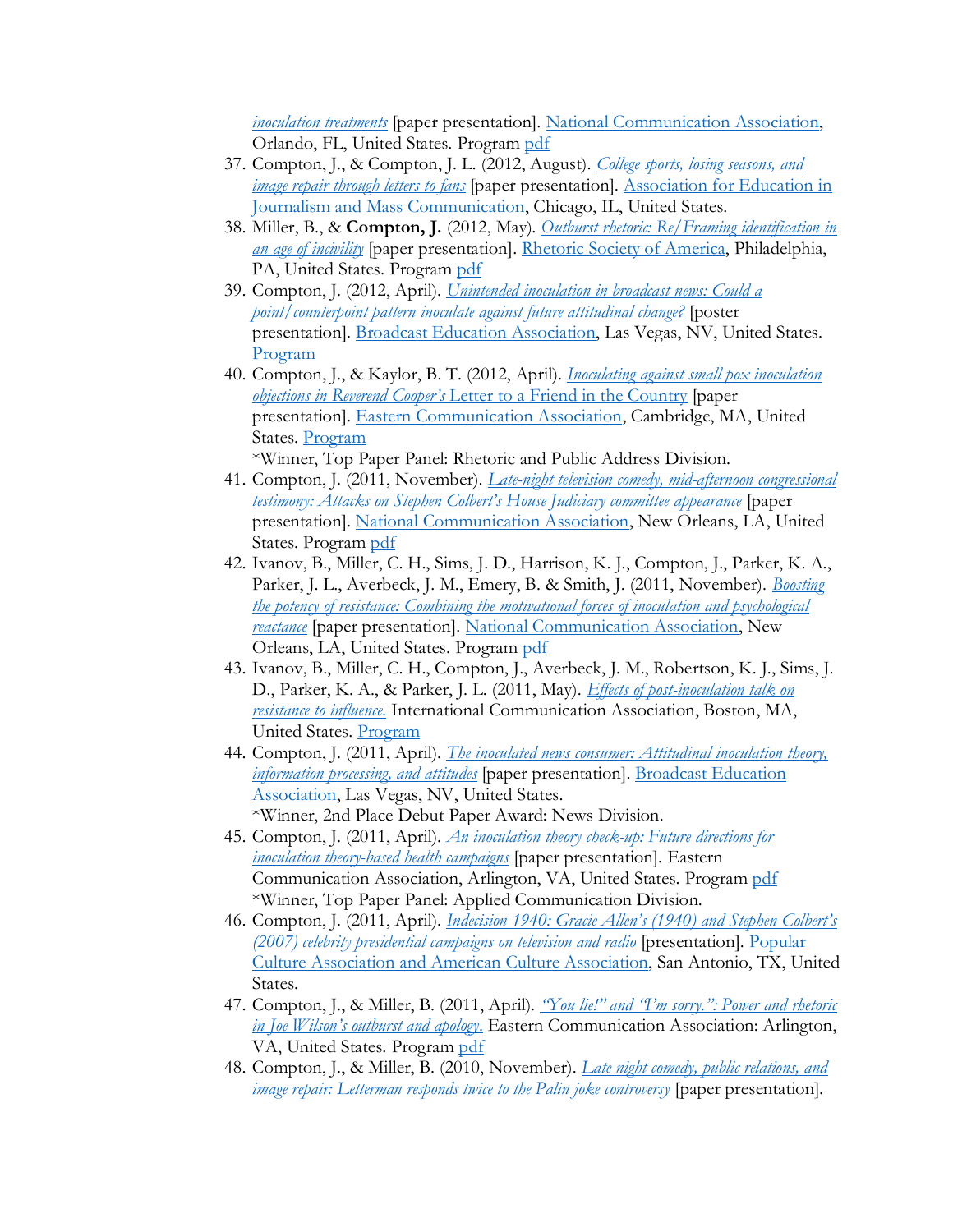[National Communication Association,](https://www.natcom.org/) San Francisco, CA, United States. [Program](https://convention2.allacademic.com/one/nca/nca10/)

- 49. Ivanov, B., Parker, K., & Compton, J. (2010, November). *[Advancing applied](https://sites.dartmouth.edu/jcompton/2010/11/30/advancing-applied-inoculation-theory-theorizing-inoculations-superiority-over-conventional-post-purchase-dissonance-reducing-strategies/)  [inoculation theory: Theorizing inoculation's superiority over conventional post](https://sites.dartmouth.edu/jcompton/2010/11/30/advancing-applied-inoculation-theory-theorizing-inoculations-superiority-over-conventional-post-purchase-dissonance-reducing-strategies/)-purchase [dissonance reducing strategies](https://sites.dartmouth.edu/jcompton/2010/11/30/advancing-applied-inoculation-theory-theorizing-inoculations-superiority-over-conventional-post-purchase-dissonance-reducing-strategies/)*. [National Communication Association,](https://www.natcom.org/) San Francisco, CA, United States. [Program](https://convention2.allacademic.com/one/nca/nca10/)
- 50. Compton, J. (2010, June). *Live from D.C.:* [Saturday Night Live](https://sites.dartmouth.edu/jcompton/2010/06/30/live-from-d-c-saturday-night-live-political-parody-references-in-presidential-rhetoric/) *political parody [references in presidential rhetoric](https://sites.dartmouth.edu/jcompton/2010/06/30/live-from-d-c-saturday-night-live-political-parody-references-in-presidential-rhetoric/)* [paper presentation]*.* International Communication Association, Singapore. [Program](https://convention2.allacademic.com/one/ica/ica10/)
- 51. Compton, J. (2010, April). *[Mentions of late night television talk shows in presidential](https://sites.dartmouth.edu/jcompton/2010/04/30/mentions-of-late-night-television-talk-shows-in-presidential-rhetoric/)  [rhetoric](https://sites.dartmouth.edu/jcompton/2010/04/30/mentions-of-late-night-television-talk-shows-in-presidential-rhetoric/)* [paper presentation]*.* Eastern Communication Association, Baltimore, MD, United States. Progra[m pdf](https://www.ecasite.org/aws/ECA/asset_manager/get_file/16040)
- 52. Compton, J. (2010, March). *[Viewing ghostwriting ethics through metaphors](https://sites.dartmouth.edu/jcompton/2010/03/30/viewing-ghostwriting-ethics-through-metaphors/)* [paper presentation]. [Association for Practical and Professional Ethics,](https://www.appe-ethics.org/) Indianapolis, IN, United States.
- 53. Compton, J., Craig, E. A., & Mirfin, Jr., D. (2009, November). *[Image restoration](https://sites.dartmouth.edu/jcompton/2009/11/30/image-restoration-strategies-in-presidential-interregnum-rhetoric/)  [strategies in presidential interregnum rhetoric](https://sites.dartmouth.edu/jcompton/2009/11/30/image-restoration-strategies-in-presidential-interregnum-rhetoric/)* [paper presentation]. [National](https://www.natcom.org/)  [Communication Association,](https://www.natcom.org/) Chicago, IL, United States. [Program](https://convention2.allacademic.com/one/nca/nca09/)
- 54. Braunstein, L., & **Compton, J.** (2009, October). *["Let us cultivate our garden":](https://sites.dartmouth.edu/jcompton/2009/10/30/let-us-cultivate-our-garden-collaborating-with-faculty-at-your-institution/)  [Collaborating with faculty at your institution](https://sites.dartmouth.edu/jcompton/2009/10/30/let-us-cultivate-our-garden-collaborating-with-faculty-at-your-institution/)* [presentation]*.* [Conference for New](https://acrlnec.org/)  [England Academic Librarians,](https://acrlnec.org/) Hanover, NH, United States.
- 55. Compton, J. (2009, June). *[When voters laugh: Reviewing research of political humor effects](https://sites.dartmouth.edu/jcompton/2009/06/30/when-voters-laugh-reviewing-research-of-political-humor-effects/)* [paper presentation]*.* [International Society for Humor Studies,](http://www.humorstudies.org/) Long Beach, CA, United States.
- 56. Compton, J. (2009, February). *[Responsive audiences, responsive speakers](https://sites.dartmouth.edu/jcompton/2009/02/11/responsive-audiences-responsive-speakers/)* [paper presentation]*.* [The Brigance Colloquy for Public Speaking as a Liberal Art,](https://www.wabash.edu/news/displaystory.cfm?news_ID=6749) Crawfordsville, IN, United States.
- 57. Compton, J. (2007, November). *[Forensics metaphors: Comparisons within and about](https://sites.dartmouth.edu/jcompton/2007/11/30/forensic-metaphors-comparisons-within-and-about-intercollegiate-forensics/)  [intercollegiate forensics](https://sites.dartmouth.edu/jcompton/2007/11/30/forensic-metaphors-comparisons-within-and-about-intercollegiate-forensics/)* [paper presentation]. [National Communication Association,](https://www.natcom.org/) Chicago, IL, United States. [Program](https://convention2.allacademic.com/one/nca/nca07/)
- 58. Craig, E., & **Compton, J.** (2007, November). *[Understanding forensics: Metaphoric](https://sites.dartmouth.edu/jcompton/2007/11/30/understanding-forensics-metaphoric-explanations-in-popular-press/)  [explanations in popular press](https://sites.dartmouth.edu/jcompton/2007/11/30/understanding-forensics-metaphoric-explanations-in-popular-press/)* [paper presentation]. [National Communication](https://www.natcom.org/)  [Association,](https://www.natcom.org/) Chicago, IL, United States. [Program](https://convention2.allacademic.com/one/nca/nca07/)
- 59. Compton, J., & Kaylor, B. (2006, November). *[Forensics stories: Considering impacts of](https://sites.dartmouth.edu/jcompton/2006/11/30/forensics-stories-considering-impacts-of-narratives-on-how-we-view-and-do-intercollegiate-speech-and-debate/)  [narratives on how we view and do intercollegiate speech and debate](https://sites.dartmouth.edu/jcompton/2006/11/30/forensics-stories-considering-impacts-of-narratives-on-how-we-view-and-do-intercollegiate-speech-and-debate/)* [paper presentation]. [National Communication Association,](https://www.natcom.org/) San Antonio, TX, United States. Program [pdf](https://www.natcom.org/sites/default/files/annual-convention/NCA_Convention_Archives_2006_Program.pdf)
- 60. Kaylor, B., & **Compton, J.** (2006, November). *[Let me tell you a story: Analyzing](https://sites.dartmouth.edu/jcompton/2006/11/30/let-me-tell-you-a-story-analyzing-narratives-in-competitive-oratories/)  [narratives in competitive oratories](https://sites.dartmouth.edu/jcompton/2006/11/30/let-me-tell-you-a-story-analyzing-narratives-in-competitive-oratories/)* [paper presentation]. [National Communication](https://www.natcom.org/)  [Association,](https://www.natcom.org/) San Antonio, TX, United States. Program [pdf](https://www.natcom.org/sites/default/files/annual-convention/NCA_Convention_Archives_2006_Program.pdf)
- 61. Compton, J. (2006, April). *[Late night comic characterization of the vice president's](https://sites.dartmouth.edu/jcompton/2006/04/02/late-night-comic-characterization-of-the-vice-presidents-aneurysm-surgery/)  [aneurysm surgery.](https://sites.dartmouth.edu/jcompton/2006/04/02/late-night-comic-characterization-of-the-vice-presidents-aneurysm-surgery/)* [Midwest Political Science Association,](https://www.mpsanet.org/) Chicago, IL, United States.
- 62. Compton, J. (2005, November). *[Forensic acclamation: Approaching intercollegiate speech](https://sites.dartmouth.edu/jcompton/2005/11/30/forensic-acclamation-approaching-intercollegiate-speech-and-debate-from-an-acclaiming-theoretical-typology/)  [and debate from an acclaiming theoretical typology](https://sites.dartmouth.edu/jcompton/2005/11/30/forensic-acclamation-approaching-intercollegiate-speech-and-debate-from-an-acclaiming-theoretical-typology/)* [paper presentation]. [National](https://www.natcom.org/)  [Communication Association,](https://www.natcom.org/) Boston, MA, United States. [Program](https://convention2.allacademic.com/one/nca/nca05/) \*Winner, Top Paper: Pi Kappa Delta Honorary Division.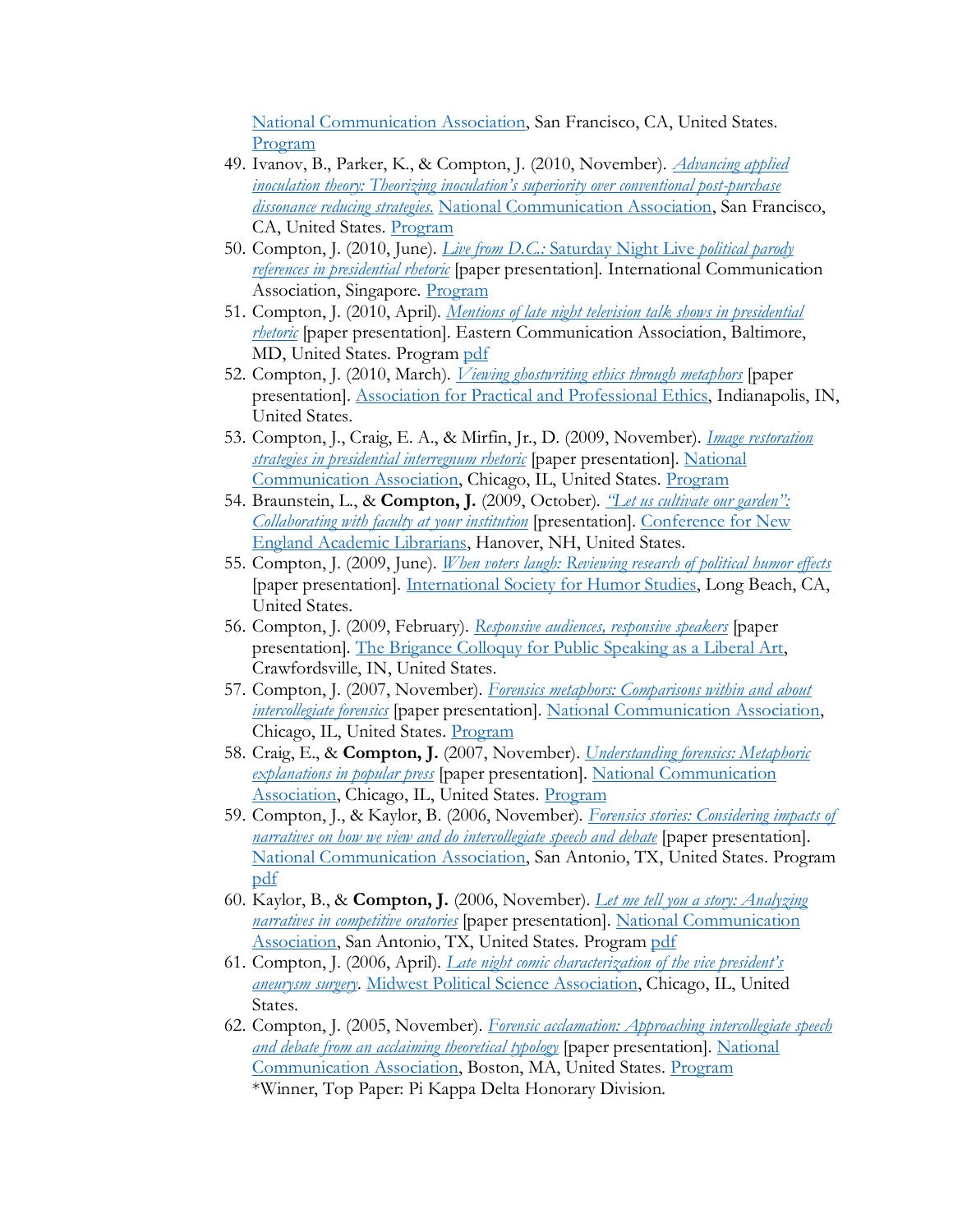- 63. Compton, J., & Pfau, M. (2005, May). *[Effects of late night political comedy on perceptions](https://sites.dartmouth.edu/jcompton/2005/05/30/effects-of-late-night-political-comedy-on-perceptions-of-candidates-during-the-primaries/)  [of candidates during the primaries](https://sites.dartmouth.edu/jcompton/2005/05/30/effects-of-late-night-political-comedy-on-perceptions-of-candidates-during-the-primaries/)* [paper presentation]. [International Communication](https://www.icahdq.org/)  [Association,](https://www.icahdq.org/) New York City, NY, United States.
- 64. Compton, J. (2005, April). *[Political punditry in punchlines: Late night c](https://sites.dartmouth.edu/jcompton/2005/04/30/political-punditry-in-punchlines-late-night-comics-treatments-of-presidential-debates/)omics' treatments [of presidential debates](https://sites.dartmouth.edu/jcompton/2005/04/30/political-punditry-in-punchlines-late-night-comics-treatments-of-presidential-debates/)* [paper presentation][. Midwest Political Science Association,](https://www.mpsanet.org/) Chicago, IL, United States.
- 65. Compton J., & Pfau, M. (2004, November). *[Resistance to ridicule: Inoculating against](https://sites.dartmouth.edu/jcompton/2004/11/30/resistance-to-ridicule-inoculating-against-political-attack-in-late-night-comedy/)  [political attack in late-night comedy](https://sites.dartmouth.edu/jcompton/2004/11/30/resistance-to-ridicule-inoculating-against-political-attack-in-late-night-comedy/)* [paper presentation]. [National Communication](https://www.natcom.org/)  [Association,](https://www.natcom.org/) Chicago, IL, United States.
- 66. Compton, J., & Pfau, M. (2004, November). *[Using inoculation to mitigate against](https://sites.dartmouth.edu/jcompton/2004/11/30/using-inoculation-to-mitigate-against-plagiarism-confirmation-of-inoculations-effects-on-involvement-and-attitude-accessibility-and-new-insights-into-rational-and-affective-message-approach/)  [plagiarism: Confirmation of inoculation's effects on involvement and attitude accessibility, and](https://sites.dartmouth.edu/jcompton/2004/11/30/using-inoculation-to-mitigate-against-plagiarism-confirmation-of-inoculations-effects-on-involvement-and-attitude-accessibility-and-new-insights-into-rational-and-affective-message-approach/)  [new insights into rational and affective message approaches](https://sites.dartmouth.edu/jcompton/2004/11/30/using-inoculation-to-mitigate-against-plagiarism-confirmation-of-inoculations-effects-on-involvement-and-attitude-accessibility-and-new-insights-into-rational-and-affective-message-approach/)* [paper presentation]. [National](https://www.natcom.org/)  [Communication Association,](https://www.natcom.org/) Chicago, IL, United States.
- 67. Compton, J. (2004). *[Remembering, forgetting, and memorializing the past: Considering](https://sites.dartmouth.edu/jcompton/2004/11/30/remembering-forgetting-and-memorializing-the-past-considering-forensics-from-a-collective-memory-theoretical-perspective/)  [forensics from a collective memory theoretical perspective](https://sites.dartmouth.edu/jcompton/2004/11/30/remembering-forgetting-and-memorializing-the-past-considering-forensics-from-a-collective-memory-theoretical-perspective/)* [paper presentation]. [National](https://www.natcom.org/)  [Communication Association,](https://www.natcom.org/) Chicago, IL, United States. \*Winner, Top Paper: Pi Kappa Delta Honorary Division
- 68. Compton, J., & Pfau, M. (2004, May). *[Use of inoculation to foster resistance to credit card](https://sites.dartmouth.edu/jcompton/2004/05/30/use-of-inoculation-to-foster-resistance-to-credit-card-marketing-toward-college-students/)  [marketing toward college students](https://sites.dartmouth.edu/jcompton/2004/05/30/use-of-inoculation-to-foster-resistance-to-credit-card-marketing-toward-college-students/)* [paper presentation]. [International Communication](https://www.icahdq.org/)  [Association,](https://www.icahdq.org/) New Orleans, LA, United States.
- 69. Compton, J. (2003, November). *[Rising to the challenge or cracking under pressure? Time](https://sites.dartmouth.edu/jcompton/2003/11/30/rising-to-the-challenge-or-cracking-under-pressure-time-scarcity-and-effects-on-limited-preparation-events-performance/)  [scarcity and effects on limited preparation events performance](https://sites.dartmouth.edu/jcompton/2003/11/30/rising-to-the-challenge-or-cracking-under-pressure-time-scarcity-and-effects-on-limited-preparation-events-performance/)* [paper presentation]. [National Communication Association,](https://www.natcom.org/) Miami Beach, FL, United States. \*Winner, Top Paper: Pi Kappa Delta Honorary Division.
- 70. Compton, J. (2003, November). *[Prescription for a positive image: Politics, illness, and](https://sites.dartmouth.edu/jcompton/2003/11/30/prescription-for-a-positive-image-politics-illness-and-image-restoration/)  [image restoration](https://sites.dartmouth.edu/jcompton/2003/11/30/prescription-for-a-positive-image-politics-illness-and-image-restoration/)* [poster presentation][. National Communication Association,](https://www.natcom.org/) Miami Beach, FL, United States.
- 71. Compton, J. (2003, November). *[Mars or busted image: The mediated image restoration](https://sites.dartmouth.edu/jcompton/2003/11/30/mars-or-busted-image-the-mediated-image-restoration-strategies-of-nasa-in-response-to-their-mars-polar-lander-failure/)  [strategies of NASA in response to their Mars Polar Lander failure](https://sites.dartmouth.edu/jcompton/2003/11/30/mars-or-busted-image-the-mediated-image-restoration-strategies-of-nasa-in-response-to-their-mars-polar-lander-failure/)* [paper presentation]. [National Communication Association,](https://www.natcom.org/) Miami Beach, FL, United States.
- 72. Pfau, M., **Compton, J.**, Parker, K. A., Wittenberg, E. M., An, C., Ferguson, M., Horton, H., & Malyshev, Y. (2003, May). *[Inoculation, mental processing, and](https://sites.dartmouth.edu/jcompton/2003/05/30/inoculation-mental-processing-and-time-the-short-and-long-term-influence-of-associative-networks-in-the-process-of-resistance-to-counterattitudinal-influence/) time: The short- [and long-term influence of associative networks in the process of resistance to](https://sites.dartmouth.edu/jcompton/2003/05/30/inoculation-mental-processing-and-time-the-short-and-long-term-influence-of-associative-networks-in-the-process-of-resistance-to-counterattitudinal-influence/)  [counterattitudinal influence](https://sites.dartmouth.edu/jcompton/2003/05/30/inoculation-mental-processing-and-time-the-short-and-long-term-influence-of-associative-networks-in-the-process-of-resistance-to-counterattitudinal-influence/)* [paper presentation]. [International Communication](https://www.icahdq.org/)  [Association,](https://www.icahdq.org/) San Diego, CA, United States. \*Winner, Top Four Paper Panel: Social Cognition Division.
- 73. Compton, J. (2002, November). *[A scarcity principle explanation of novelty in forensics](https://sites.dartmouth.edu/jcompton/2002/11/30/a-scarcity-principle-explanation-of-novelty-in-forensics-performance-2/)  [performance](https://sites.dartmouth.edu/jcompton/2002/11/30/a-scarcity-principle-explanation-of-novelty-in-forensics-performance-2/)* [paper presentation]. [National Communication Association,](https://www.natcom.org/) New Orleans, LA, United States. \*Winner, Top Paper: Pi Kappa Delta Honorary Division.
- 74. Compton, J. (1999, October). *[The violent mutation of Straight Edge: Examining a social](https://sites.dartmouth.edu/jcompton/1999/10/30/the-violent-mutation-of-straight-edge-examining-a-social-movements-use-of-the-media-for-image-restoration/)  [movement's use of the med](https://sites.dartmouth.edu/jcompton/1999/10/30/the-violent-mutation-of-straight-edge-examining-a-social-movements-use-of-the-media-for-image-restoration/)ia for image restoration* [paper presentation]. [Sooner](https://www.ou.edu/cas/comm)  [Communication Conference,](https://www.ou.edu/cas/comm) Norman, OK, United States. \*Winner, Top Three Paper Award.
- 75. Compton, J., & Dyer, S. (1998, November). *[Theories of verbal aggression,](https://sites.dartmouth.edu/jcompton/1998/11/30/theories-of-verbal-aggression-argumentation-ad-hominem-and-agenda-setting-an-unlikely-team-to-uncover-negative-communication-strategies/)  [argumentation \(ad hominem\) and agenda setting: An unlikely team to uncover negative](https://sites.dartmouth.edu/jcompton/1998/11/30/theories-of-verbal-aggression-argumentation-ad-hominem-and-agenda-setting-an-unlikely-team-to-uncover-negative-communication-strategies/)  [communication strategies](https://sites.dartmouth.edu/jcompton/1998/11/30/theories-of-verbal-aggression-argumentation-ad-hominem-and-agenda-setting-an-unlikely-team-to-uncover-negative-communication-strategies/)* [paper presentation]. [National Communication Association,](https://www.natcom.org/) Chicago, IL, United States.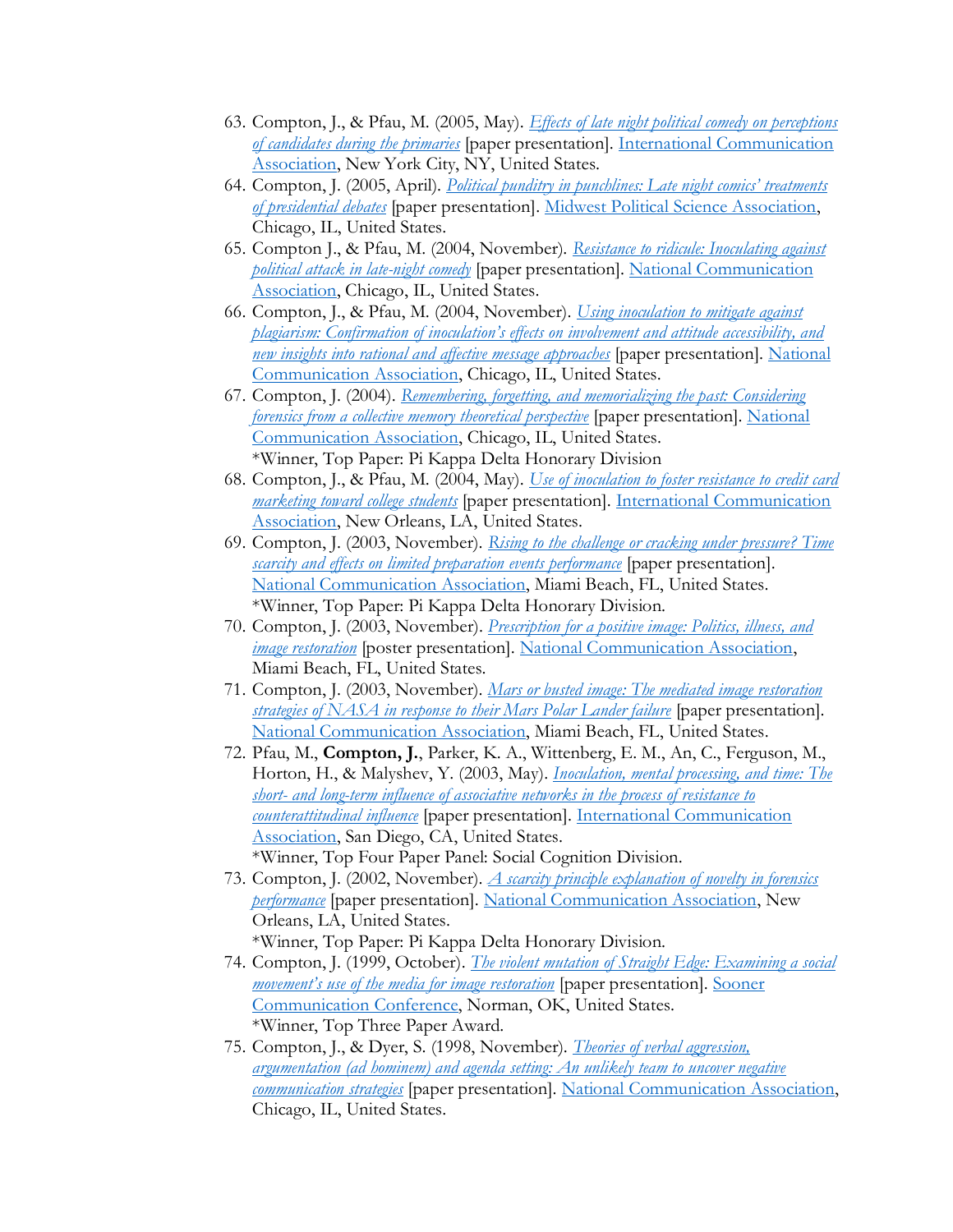#### invited talks

- 1. [Episode #49: Inoculating against persuasion with Josh Compton.](https://opinionscipod.buzzsprout.com/981667/9392627-49-inoculating-against-persuasion-with-josh-compton) [Opinion](https://opinionscipod.buzzsprout.com/)  [Science.](https://opinionscipod.buzzsprout.com/) October 25, 2021.
- 2. *[Inoculation theory](https://sites.dartmouth.edu/jcompton/2019/01/14/inoculation-theory/)*. [Center for Generative Communication,](https://www.cfgc.unifi.it/eng/) [University of Florence,](https://www.unifi.it/) Florence, Italy. January 14, 2019.
- 3. *[Inoculation and/as doubt: Resources and motivation to resist](https://sites.dartmouth.edu/jcompton/2018/04/20/inoculation-and-as-doubt-resources-and-motivation-to-resist/)*. [Belief Default Symposium.](https://erikwasp.com/belief-default-symposium/) Hamline University: St. Paul, MN, United States. April, 20 2018.
- 4. *[Public speaking & dialogue](https://sites.dartmouth.edu/jcompton/2018/12/04/public-speaking-dialogue/)*. Invited by *King Scholars*/*FYSEP* Programs, Dartmouth College, Hanover, NH, United States. December 4, 2018
- 5. *[Inoculation theory](https://sites.dartmouth.edu/jcompton/2017/12/05/inoculation-theory-2/)*. "Fake News: Identification, susceptibility, and inoculation," NATO USSOCOM Joint Senior Psychological Operations Conference. Tampa, FL, United States. December 5, 2017.
- 6. *[Resistance to influence and information](https://sites.dartmouth.edu/jcompton/2017/05/24/resistance-to-influence-and-information-inoculation/) inoculation*. Launch of the 13-part series, "Resistance to Influence and Information Inoculation," of the Department of Defense's Strategic Multilayer Assessment program. May 24, 2017.
- 7. *Understanding emotions*. Invited by Dean of the College as part of the [Arthur](https://www.avdf.org/)  [Vining Davis Foundations](https://www.avdf.org/) Pilot Grant, Dartmouth College, Hanover, NH, United States. Winter 2017.
- 8. Public speaking & dialogue. Invited by **King Scholars Program**, Dartmouth College, Hanover, NH, United States. Fall 2017.
- 9. *[Writing and speaking and/as inoculation](https://sites.dartmouth.edu/jcompton/2016/08/10/50th-anniversary-dartmouth-institute-and-conference-at-dartmouth-college-in-hanover-nh-united-states/)*. ['College Writing': From the 1966](https://dartmouthwritinginstitute.wordpress.com/)  [Dartmouth Seminar to Tomorrow, 50](https://dartmouthwritinginstitute.wordpress.com/)<sup>th</sup> Anniversary Dartmouth Institute and [Conference,](https://dartmouthwritinginstitute.wordpress.com/) Dartmouth College, Hanover, NH, United States. August 10, 2016.
- 10. *The practice of speech*. Invited by th[e School of Sport Science, Exercise and](https://www.uwa.edu.au/study/courses/sport-science) Health. University [of Western Australia.](https://www.uwa.edu.au/) Perth, Western Australia. November 12, 2015.
- 11. *[Speaking with: A conversation with Prof. Josh Compton](https://sites.dartmouth.edu/jcompton/2015/03/11/oberlin-college-in-oberlin-oh-united-states/)*. Invited by Laurie McMillin, Professor and Chair, Rhetoric and Composition, [Oberlin College,](https://www.oberlin.edu/) Oberlin, Ohio, USA. March 11, 2015.
- 12. *w/ not @.* Invited b[y Dartmouth Library](https://www.library.dartmouth.edu/) Education and Outreach Program, Dartmouth College. Winter 2015.
- 13. *Speaking with: A conversation with Professor Compton*. Invited by the [Dartmouth](https://sites.dartmouth.edu/parli/)  [Parliamentary Debate](https://sites.dartmouth.edu/parli/) team, Dartmouth College. Winter 2015.
- 14. *Speaking with: A conversation with Professor Compton*. Invited by Monika Otter and Tommy O'Malley (co-directors). English Honors, Dartmouth College. Spring 2014.
- 15. *Speaking with: A Conversation with Professor Compton*. Invited by Dartmouth Tour Guide Program, Dartmouth College. Spring 2014.
- 16. *[Defining \(v.\) talk, defining \(adj.\) talk, and the basic course.](https://sites.dartmouth.edu/jcompton/2013/04/24/keynote-basic-communication-course-conference-eastern-communication-association-in-pittsburgh-pa-united-states/)* Keynote speech for the [Basic](https://www.ecasite.org/aws/ECA/asset_manager/get_file/61716) [Communication Course Conference,](https://www.ecasite.org/aws/ECA/asset_manager/get_file/61716) [Eastern Communication Association,](https://www.ecasite.org/aws/ECA/pt/sp/Home_Page) Pittsburgh, PA, United States. April 24, 2013.
- 17. *Speaking with: A Conversation with Professor Compton*. Invited by Pramit Chaudhuri (director). Classics Department Honors Theses, Dartmouth College. Fall 2012.
- 18. *Introduction of David McCullough*. Keynote Speaker for Writing and the Social Sciences, [Writing Summit 2012,](https://home.dartmouth.edu/news/2012/09/writing-summit-showcases-prominent-scholars-campus-october-2-and-3) Dartmouth College. Fall 2012.
- 19. *Speaking with: A conversation with Professor Compton*. Invited by Margaret Williamson (Director of Graduate Studies in Comparative Literature). Comparative Literature graduate program, Dartmouth College. Winter 2012.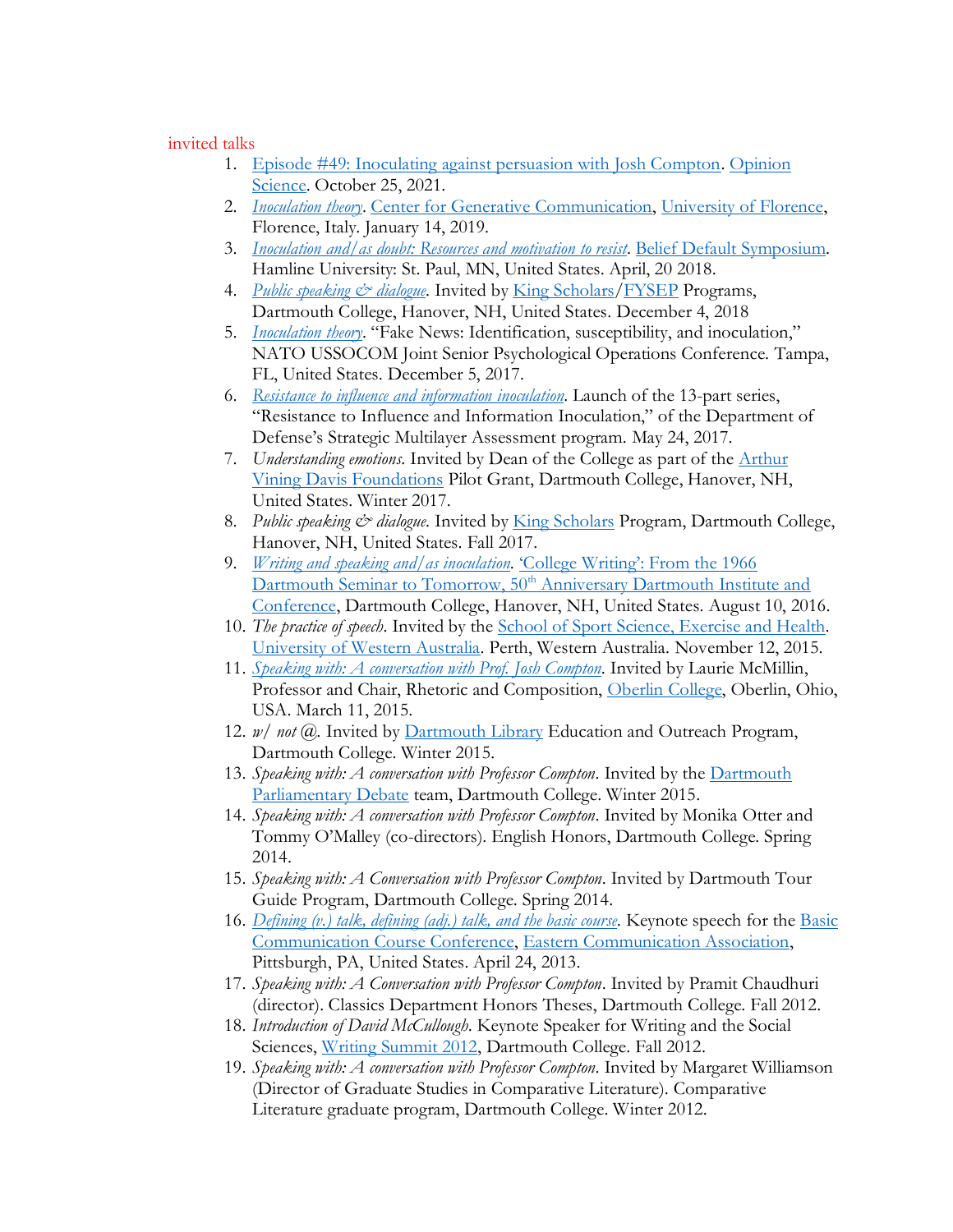- 20. *So much more than spelling and telling: Cutting-edge communication at Dartmouth.* Cospeaker. Board of Trustees and Administration, Dartmouth College. Summer 2011.
- 21. *Speaking with: A conversation with Professor Compton*. Invited by [Undergraduate](https://home.dartmouth.edu/admissions)  [Admissions Office,](https://home.dartmouth.edu/admissions) Dartmouth College. Summer 2011.
- 22. *Aud1ence: A conversation with Professor Compton*. Invited by [Pan Asian Council,](https://dartmouthpac-blog.tumblr.com/page/2) Dartmouth College. Spring 2011.
- 23. *Speaking with an audience: A conversation with Professor Compton*. Invited by [Mellon](https://www.mmuf.org/)  [Mays Undergraduate Fellowship Program,](https://www.mmuf.org/) Dartmouth College. Winter 2011.
- 24. *The Will-I-Tell overture: Rethinking telling in public speaking*. Invited by [Global](https://rockefeller.dartmouth.edu/leadership/rockefeller-global-leadership-program)  [Leadership Program,](https://rockefeller.dartmouth.edu/leadership/rockefeller-global-leadership-program) Dartmouth College. Winter 2011.
- 25. *Aud1ence: A conversation with Professor Compton*. Invited by [Pan Asian Council,](https://dartmouthpac-blog.tumblr.com/page/2) Dartmouth College. Winter 2010.
- 26. *Speech in the Institute for Writing and Rhetoric*. Invited by the [Dartmouth Class of](https://1962.dartmouth.org/s/1353/clubs-classes15/start.aspx?gid=315&pgid=61)  [1962.](https://1962.dartmouth.org/s/1353/clubs-classes15/start.aspx?gid=315&pgid=61) Lyme, New Hampshire, USA. Fall 2010.
- 27. *[Freespeaking](https://www.dartmouth.edu/centersforum/past/speakout-listenup_past.html)*. Invited presenter. [Dartmouth Centers Forum,](https://www.dartmouth.edu/centersforum/) Dartmouth College. Fall 2010.
- 28. *Cullet and batch, tradition and change: Intercollegiate forensics and pedagogy*. Keynote speech for the Bob R. Derryberry School of Communication Arts, Bolivar, Missouri. Spring 2010.
- 29. *w/ not @.* Invited b[y Dartmouth Library.](https://www.library.dartmouth.edu/) Fall 2009.
- 30. *Presentations that feel more like discussions*. Invited by [Dartmouth Center for the](https://dcal.dartmouth.edu/)  [Advancement of Learning,](https://dcal.dartmouth.edu/) Active Learning Institute. Dartmouth College. Fall 2009.
- 31. *A conversation with Professor Compton*. Invited by [Rocky VoxMasters,](https://rockefeller.dartmouth.edu/students/work-center/voxmasters) Dartmouth College. Winter 2009.
- 32. *Communicating we: Effective group presentations*. Invited by [Dartmouth Institute for](https://tdi.dartmouth.edu/)  [Health Policy and Clinical Practice,](https://tdi.dartmouth.edu/) Dartmouth College. Winter 2009.
- 33. *w/ not @: Speech as dialogue*. Invited b[y Academic Skills Center,](https://students.dartmouth.edu/academic-skills/) Dartmouth College. Fall 2008.
- 34. *Image repair*. Invited by the [Department of Defense Communication Program,](https://www.ou.edu/deptcomm/dodjcc/contact.htm)  [University of Oklahoma,](https://www.ou.edu/deptcomm/dodjcc/contact.htm) Norman, Oklahoma, USA. Spring 2006.
- 35. *Image repair*. Invited by the [Department of Defense Communication Program,](https://www.ou.edu/deptcomm/dodjcc/contact.htm) University of Oklahoma, Norman, Oklahoma, USA. Spring 2005.
- 36. *Image repair*. Invited by the [Department of Defense Communication Program,](https://www.ou.edu/deptcomm/dodjcc/contact.htm) University of Oklahoma, Norman, Oklahoma, USA. Fall 2004.
- 37. *Inoculation theory*. Invited by the [Department of Defense Communication](https://www.ou.edu/deptcomm/dodjcc/contact.htm)  [Program,](https://www.ou.edu/deptcomm/dodjcc/contact.htm) University of Oklahoma, Norman, Oklahoma, USA. Spring 2006.
- 38. *Inoculation theory*. Invited by the [Department of Defense Communication](https://www.ou.edu/deptcomm/dodjcc/contact.htm)  [Program,](https://www.ou.edu/deptcomm/dodjcc/contact.htm) University of Oklahoma, Norman, Oklahoma, USA. Spring 2005.
- 39. *Inoculation theory*. Invited by the [Department of Defense Communication](https://www.ou.edu/deptcomm/dodjcc/contact.htm)  [Program,](https://www.ou.edu/deptcomm/dodjcc/contact.htm) University of Oklahoma, Norman, Oklahoma, USA. Fall 2004.

#### *Workshops*

1. *["A speech is a dialogue": Dartmouth's historic/modern approach to public speaking](https://writing-speech.dartmouth.edu/news/2019/02/faculty-workshop-speech-dialogue).* Dartmouth Center for the Advancement of Learning/Institute for Writing and Rhetoric, Dartmouth College. Winter 2019.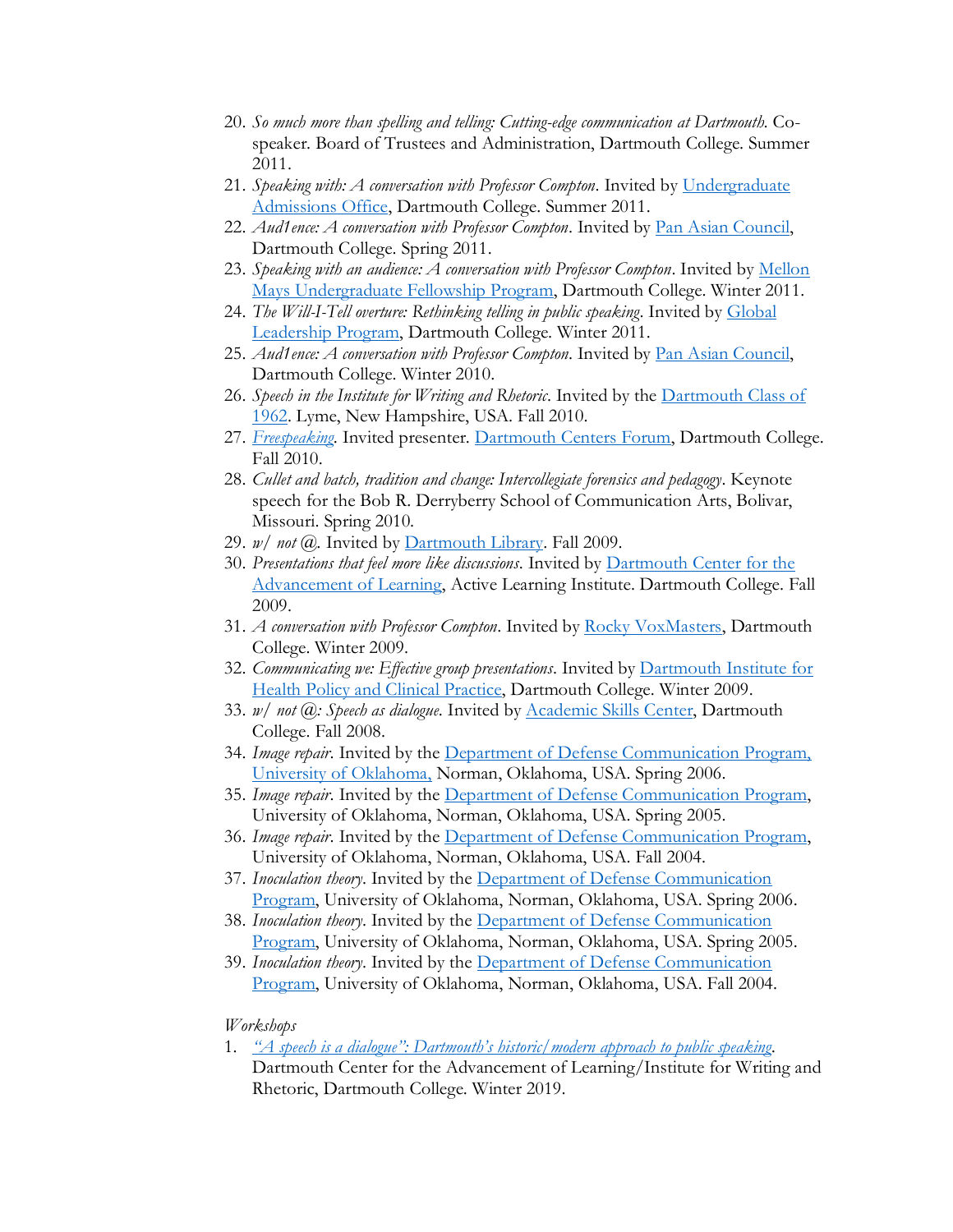- 2. *[Preemptive feedback: How we can affect student responses to critical feedback.](https://dcal.dartmouth.edu/sites/dcal.prod/files/center_for_advancement_learning/wysiwyg/winter_2018_teaching-learning_calendar.pdf)* Dartmouth Center for the Advancement of Learning/Institute for Writing and Rhetoric, Dartmouth College. Winter 2018.
- 3. *[Speaking about public speaking, before public speaking, for better public speaking](https://dcal.dartmouth.edu/sites/dcal.prod/files/center_for_advancement_learning/wysiwyg/t-l_calendar_f17_1.pdf)*. Dartmouth Center for the Advancement of Learning/Institute for Writing and Rhetoric, Dartmouth College. Fall 2017.
- 4. *[Award winning writing and speaking: A panel of student prize winners of Dartmouth writing](https://home.dartmouth.edu/events/event?event=42588)  [and speaking contests](https://home.dartmouth.edu/events/event?event=42588)*. Dartmouth Center for the Advancement of Learning/Institute for Writing and Rhetoric, Dartmouth College. Winter 2017.
- 5. *[Integrating portfolios and reflective writing: A faculty panel](https://writing-speech.dartmouth.edu/news-people/past-events)*. Dartmouth Center for the Advancement of Learning/Institute for Writing and Rhetoric, Dartmouth College. Fall 2016.
- 6. *[Fear shot: Inoculating students against public speaking anxieties before presentations.](https://writing-speech.dartmouth.edu/news-people/past-events)*  Dartmouth Center for the Advancement of Learning/Institute for Writing and Rhetoric, Dartmouth College. Winter 2016.
- 7. *w/ not*  $\overline{a}$ *: A collaborative public speaking workshop.* Dartmouth Center for the Advancement of Learning/Institute for Writing and Rhetoric, Dartmouth College. Fall 2015.
- 8. *[Fear\(s\) of public speaking in the classroom: How to talk about it and what to do about it.](https://listserv.dartmouth.edu/scripts/wa.exe?A3=ind1504b&L=DCAL-GROUP-LIST&E=quoted-printable&P=3608&B=--_000_479EC1AF1C8E4EA8AA2B9090291C41F3dartmouthedu_&T=text%2Fhtml;%20charset=utf-8)* Dartmouth Center for the Advancement of Learning/Institute for Writing and Rhetoric, Dartmouth College. Spring 2015.
- 9. *Inoculation theory: Speech, persuasion, resistance, and learning*. Dartmouth Center for the Advancement of Learning/Institute for Writing and Rhetoric, Dartmouth College. Winter 2015.
- 10. *[Public listening: What the latest research tells us about how, when, and why audiences listen to](https://writing-speech.dartmouth.edu/news-people/past-events)  [presentations](https://writing-speech.dartmouth.edu/news-people/past-events)*. Dartmouth Center for the Advancement of Learning/Institute for Writing and Rhetoric, Dartmouth College. Fall 2014.
- 11. *[Space, design, and format: Key principles and teaching practices.](https://writing-speech.dartmouth.edu/news-people/past-events)* Dartmouth Center for the Advancement of Learning/Institute for Writing and Rhetoric, Dartmouth College. Spring 2014.
- 12. *[How students \(and their professors\) respond to arguments and counterarguments in their writing](https://listserv.dartmouth.edu/scripts/wa.exe?A2=DCAL-GROUP-LIST;7bd494dc.1401C)  [and speaking](https://listserv.dartmouth.edu/scripts/wa.exe?A2=DCAL-GROUP-LIST;7bd494dc.1401C)*. Dartmouth Center for the Advancement of Learning/Institute for Writing and Rhetoric, Dartmouth College. Spring 2014.
- 13. *Rethinking voice and delivery in public speaking*. Dartmouth Center for the Advancement of Learning/Institute for Writing and Rhetoric, Dartmouth College. Spring 2013.
- 14. *[Professor Seuss: Teaching spoken argument with](https://dcalblog.wordpress.com/2012/10/27/teaching-with-unconventional-texts/)* Bartholomew and the Oobleck. Dartmouth Center for the Advancement of Learning/Institute for Writing and Rhetoric, Dartmouth College. Fall 2012.
- 15. *Conceptual considerations of SPSS and other statistical software*. Summer Seminar for Composition Research, Dartmouth College. Summer 2012.
- 16. *Speaking of speech: Helping students (re)define communication in the classroom and beyond*. Dartmouth Center for the Advancement of Learning/Institute for Writing and Rhetoric, Dartmouth College. Spring 2012.
- 17. *Inoculation theory, persuasion, and learning*. Dartmouth Center for the Advancement of Learning/Institute for Writing and Rhetoric, Dartmouth College. Spring 2011.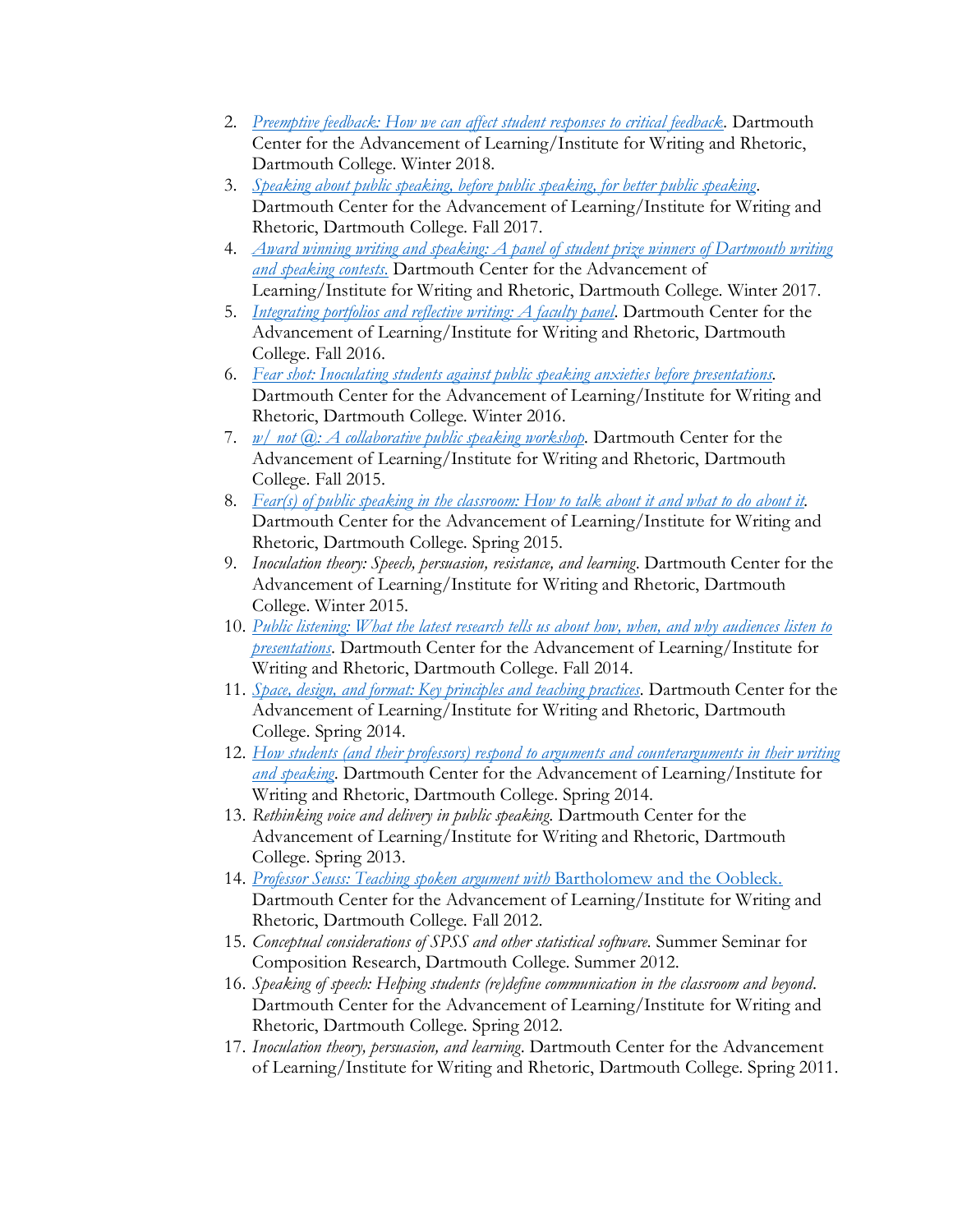- 18. *[Block talk: Perspectives on writer's and speechwriter's block](https://dcalblog.wordpress.com/2010/11/03/block-talk-perspectives-on-writers-and-speechwriters-block/)*. Dartmouth Center for the Advancement of Learning/Institute for Writing and Rhetoric, Dartmouth College. Fall 2010.
- 19. *[Curiously enough: Dialogic classroom discussions](https://dcalblog.wordpress.com/2009/11/03/curiously-enough-dialogic-classroom-discussions/)*. Dartmouth Center for the Advancement of Learning/Institute for Writing and Rhetoric, Dartmouth College. Fall 2009.
- 20. *Communicating we: Effective group presentations*. Dartmouth Center for the Advancement of Learning/Institute for Writing and Rhetoric, Dartmouth College. Spring 2009.
- 21. *Better audiences, better speeches: Using peer evaluations with student presentations*. Dartmouth Center for the Advancement of Learning/Institute for Writing and Rhetoric, Dartmouth College. Winter 2009.
- 22. *w/ not @: Designing engaging speaking assignments*. Dartmouth Center for the Advancement of Learning/Institute for Writing and Rhetoric, Dartmouth College. Fall 2008.

## events *Major events*

- 1. [The Benjamin F. Barge Prize for Oratory and Class of 1866 Prize for Oratory](https://writing-speech.dartmouth.edu/news/2019/06/dartmouth-students-compete-historic-speech-contest)  [speech contests.](https://writing-speech.dartmouth.edu/news/2019/06/dartmouth-students-compete-historic-speech-contest) Co-organizer. Dartmouth College. Spring 2019.
- 2. [The Art of Presidential Speechwriting.](https://writing-speech.dartmouth.edu/news/2019/06/dartmouth-students-compete-historic-speech-contest) Co-organizer. Institute for Writing and Rhetoric, Dartmouth College. [featuring [Peter Robinson,](https://www.whwg.com/peter-robinson) former speechwriter for President Ronald Reagan, and [David Cavell,](https://www.linkedin.com/in/david-cavell-3b976695/) former speechwriter for President Barack Obama] Spring 2019.
- 3. [The Benjamin F. Barge Prize for Oratory and Class of 1866 Prize for Oratory](https://writing-speech.dartmouth.edu/news/2018/06/dartmouth-students-compete-historic-speech-contest)  [speech contests.](https://writing-speech.dartmouth.edu/news/2018/06/dartmouth-students-compete-historic-speech-contest) Co-organizer. Dartmouth College. Spring 2018.
- 4. [The Art of Presidential Speechwriting.](https://writing-speech.dartmouth.edu/news/2018/06/dartmouth-students-compete-historic-speech-contest) Co-organizer. Institute for Writing and Rhetoric, Dartmouth College. [featuring [Mary Kate Cary,](https://millercenter.org/experts/mary-kate-cary) former speechwriter for President George W. Bush, and [Stephen Krupin,](https://www.skdknick.com/staff/stephen-krupin/) former speechwriter for President Obama] Spring 2018.
- 5. [The Benjamin F. Barge Prize for Oratory and Class of 1866 Prize for Oratory](https://writing-speech.dartmouth.edu/news/2017/05/dartmouth-students-compete-historic-speech-contest)  [speech contests.](https://writing-speech.dartmouth.edu/news/2017/05/dartmouth-students-compete-historic-speech-contest) Co-organizer. Dartmouth College. Spring 2017.
- 6. [The Art of Presidential Speechwriting.](https://writing-speech.dartmouth.edu/news/2017/05/dartmouth-students-compete-historic-speech-contest) Co-organizer. Institute for Writing and Rhetoric, Dartmouth College. [featuring *David Cavell*, former speechwriter for President Obama, and [Peter Robinson,](https://www.whwg.com/peter-robinson) former speechwriter for President Reagan] Spring 2017.
- 7. [The Benjamin F. Barge Prize for Oratory and Class of 1866 Prize for Oratory](https://writing-speech.dartmouth.edu/news/2016/04/dartmouth-students-compete-historic-speech-contest)  [speech contests.](https://writing-speech.dartmouth.edu/news/2016/04/dartmouth-students-compete-historic-speech-contest) Co-organizer. Dartmouth College. Spring 2016. Program [pdf](https://writing-speech.dartmouth.edu/sites/institute_writing_rhetoric.prod/files/2016_speech_contest_program_final.pdf)
- 8. [The Art of Presidential Speechwriting.](https://writing-speech.dartmouth.edu/news/2016/02/presidential-speechwriters-speak-dartmouth) Organizer. Institute for Writing and Rhetoric, Dartmouth College. [featuring [Don Baer,](https://www.brunswickgroup.com/don-baer-i18202/) former speechwriter for President Clinton, and [Clark Judge,](https://www.whwg.com/clark-judge) former speechwriter for President Reagan] Winter 2016.
- 9. [The Benjamin F. Barge Prize for Oratory and Class of 1866 Prize for Oratory](https://writing-speech.dartmouth.edu/news/2015/05/nine-dartmouth-students-compete-historic-speech-contest)  [speech contests.](https://writing-speech.dartmouth.edu/news/2015/05/nine-dartmouth-students-compete-historic-speech-contest) Organizer. Dartmouth College. Spring 2015.
- 10. The Art of Presidential Speechwriting. Organizer. Institute for Writing and Rhetoric, Dartmouth College. [featuring [Walter Shapiro,](https://www.brennancenter.org/about/staff/walter-shapiro) former speechwriter for President Carter, and [Peter Robinson,](https://www.whwg.com/peter-robinson) former speechwriter for President Reagan] Winter 2015.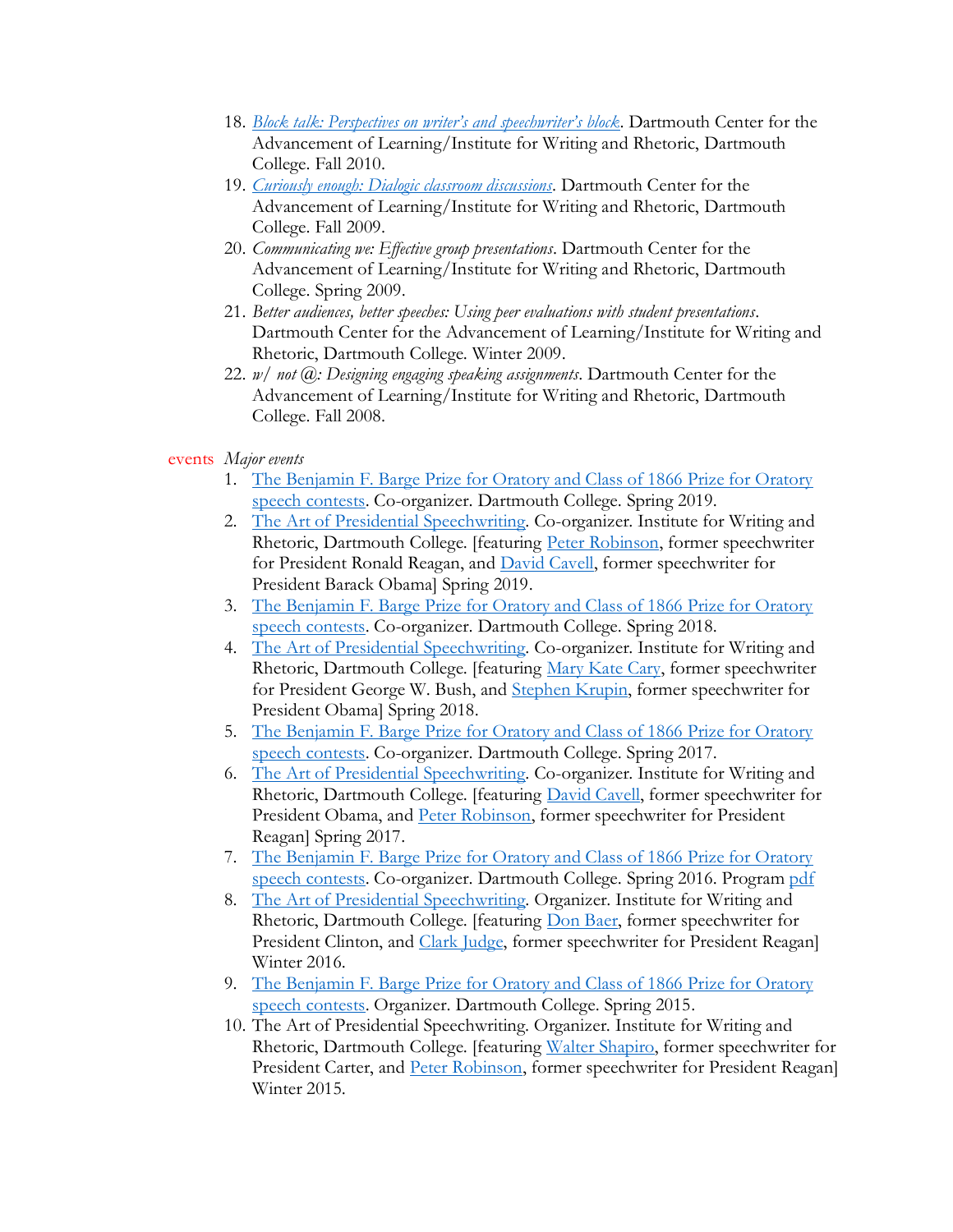- 11. [The Benjamin F. Barge Prize for Oratory and Class of 1866 Prize for Oratory](https://writing-speech.dartmouth.edu/curriculum/prizes/speech-contest-winners)  [speech contests.](https://writing-speech.dartmouth.edu/curriculum/prizes/speech-contest-winners) Co-organizer. Dartmouth College. Spring 2014.
- 12. [The Benjamin F. Barge Prize for Oratory and Class of 1866 Prize for Oratory](https://writing-speech.dartmouth.edu/curriculum/prizes/speech-contest-winners)  [speech contests.](https://writing-speech.dartmouth.edu/curriculum/prizes/speech-contest-winners) Co-organizer. Dartmouth College. Spring 2013. Program [pdf](https://writing-speech.dartmouth.edu/sites/institute_writing_rhetoric.prod/files/2013%20Speech%20Contest%20Program%20for%20web.pdf)
- 13. [The Art of Presidential Speechwriting.](https://home.dartmouth.edu/events/event?event=25676&listing=1) Co-organizer. Institute for Writing and Rhetoric, Dartmouth College. [featuring [Don Baer,](https://www.brunswickgroup.com/don-baer-i18202/) former speechwriter for President Clinton, and [Michael Gerson,](https://www.washingtonpost.com/people/michael-gerson/) former speechwriter for President George W. Bush] Fall 2013.
- 14. [The Benjamin F. Barge Prize for Oratory and Class of 1866 Prize for Oratory](https://writing-speech.dartmouth.edu/curriculum/prizes/speech-contest-winners)  [speech contests.](https://writing-speech.dartmouth.edu/curriculum/prizes/speech-contest-winners) Co-organizer. Dartmouth College. Spring 2012. Program [pdf](https://writing-speech.dartmouth.edu/sites/institute_writing_rhetoric.prod/files/SpeechContestProgram2012.pdf)
- 15. Presidential Speechwriting. Organizer. Institute for Writing and Rhetoric, Dartmouth College [featuring [Peter Robinson,](https://www.whwg.com/peter-robinson) former speechwriter for President Reagan, and [Don Baer,](https://www.brunswickgroup.com/don-baer-i18202/) former speechwriter for President Clinton]. Fall 2012. Story [here](https://writing-speech.dartmouth.edu/news/2012/11/reagan-and-clinton-speechwriters-meet-dartmouth-students)
- 16. [The Benjamin F. Barge Prize for Oratory and Class of 1866 Prize for Oratory](file://///Users/d28855j/Desktop/16.%252509The%20Benjamin%20F.%20Barge%20Prize%20for%20Oratory%20and%20Class%20of%201866%20Prize%20for%20Oratory%20speech%20contests.)  [speech contests.](file://///Users/d28855j/Desktop/16.%252509The%20Benjamin%20F.%20Barge%20Prize%20for%20Oratory%20and%20Class%20of%201866%20Prize%20for%20Oratory%20speech%20contests.) Co-organizer. Dartmouth College. Spring 2011. Program [pdf](https://writing-speech.dartmouth.edu/sites/institute_writing_rhetoric.prod/files/SpeechContestProgram2011.pdf)
- 17. [The Benjamin F. Barge Prize for Oratory and Class of 1866 Prize for Oratory](/Users/d28855j/Desktop/The%20Benjamin%20F.%20Barge%20Prize%20for%20Oratory%20and%20Class%20of%201866%20Prize%20for%20Oratory%20speech%20contests.)  [speech contests.](/Users/d28855j/Desktop/The%20Benjamin%20F.%20Barge%20Prize%20for%20Oratory%20and%20Class%20of%201866%20Prize%20for%20Oratory%20speech%20contests.) Co-organizer. Dartmouth College. Spring 2010.

## grants,

## honors,

& awards

- 1. Top Paper Panel, Health Communication Division, Central States Communication Association, 2021. Story [here.](https://writing-speech.dartmouth.edu/news/2021/02/associate-professor-speech-josh-compton-earns-top-paper-award-health-communication) Program [pdf](https://www.csca-net.org/aws/CSCA/asset_manager/get_file/548924)
- 2. Facebook, Inc. Grant: Micro-influencers as digital community health workers. PI: K. Cottingham. \$61k. Role: Advisor. Story [here](https://sites.dartmouth.edu/CottinghamLab/2020/08/07/new-award-from-facebook-misinformation-and-polarization/) and here
- 3. [Rex Mix Program of Excellence Award,](https://writing-speech.dartmouth.edu/news/2019/02/speech-program-wins-national-award#:~:text=Each%20year%20the%20National%20Communication,course%20design%2C%20and%20special%20programs.) [Undergraduate College and University](https://www.natcom.org/awards/undergraduate-college-and-university-section)  [Section,](https://www.natcom.org/awards/undergraduate-college-and-university-section) [National Communication Association,](https://www.natcom.org/) 2018. Story [here](https://writing-speech.dartmouth.edu/news/2019/02/speech-program-wins-national-award#:~:text=Each%20year%20the%20National%20Communication,course%20design%2C%20and%20special%20programs.)
- 4. Linda B. and Kendrick R. Wilson III 1969 Fellowship, Dartmouth College, 2017- 18
- 5. Dean of Faculty Mentoring Award, Dartmouth College, 2017-18
- 6. [Arthur Vining Davis Foundations](https://www.avdf.org/) Pilot Grant, "Emotional Intelligence," House Community mini-seminar, Dartmouth College, 2017
- 7. Top Paper Panel, Communication Apprehension and Competence Division, National Communication Association, 2016. Story [here](https://writing-speech.dartmouth.edu/news/2016/12/compton-wins-top-paper-prize)
- 8. Dartmouth Fellow, [50th Anniversary Dartmouth Institute,](https://dartmouthwritinginstitute.wordpress.com/) 2016
- 9. [Outstanding Manuscript Award,](https://www.csca-net.org/aws/CSCA/pt/sp/awards) Central States Communication Association, 2016
- 10. [L. E. Norton Award for Outstanding Scholarship,](https://pkd.clubexpress.com/content.aspx?page_id=22&club_id=842372&module_id=290030) [Pi Kappa Delta,](https://pkd.clubexpress.com/) 2015
- 11. [University of Western Australia Research Collaboration Award.](https://www.news.uwa.edu.au/archive/201408146898/august-2014/research-grants/) Promoting healthy attitudes and behaviours: Optimising the delivery of inoculation treatments in high school health education. Associate Investigator. 2015
- 12. [Marion and Jasper Whiting Foundation Fellowship.](https://www.whiting.org/) Project title: Attitudinal inoculation theory and public health: Communication, education, and learning. Principal Investigator. 2015. Stor[y here](https://writing-speech.dartmouth.edu/news/2015/04/compton-wins-whiting-foundation-fellowship)
- 13. Distinguished Lecturer Award, Dartmouth College, 2014. Story [here](https://writing-speech.dartmouth.edu/news/2014/03/compton-wins-distinguished-lecturer-award)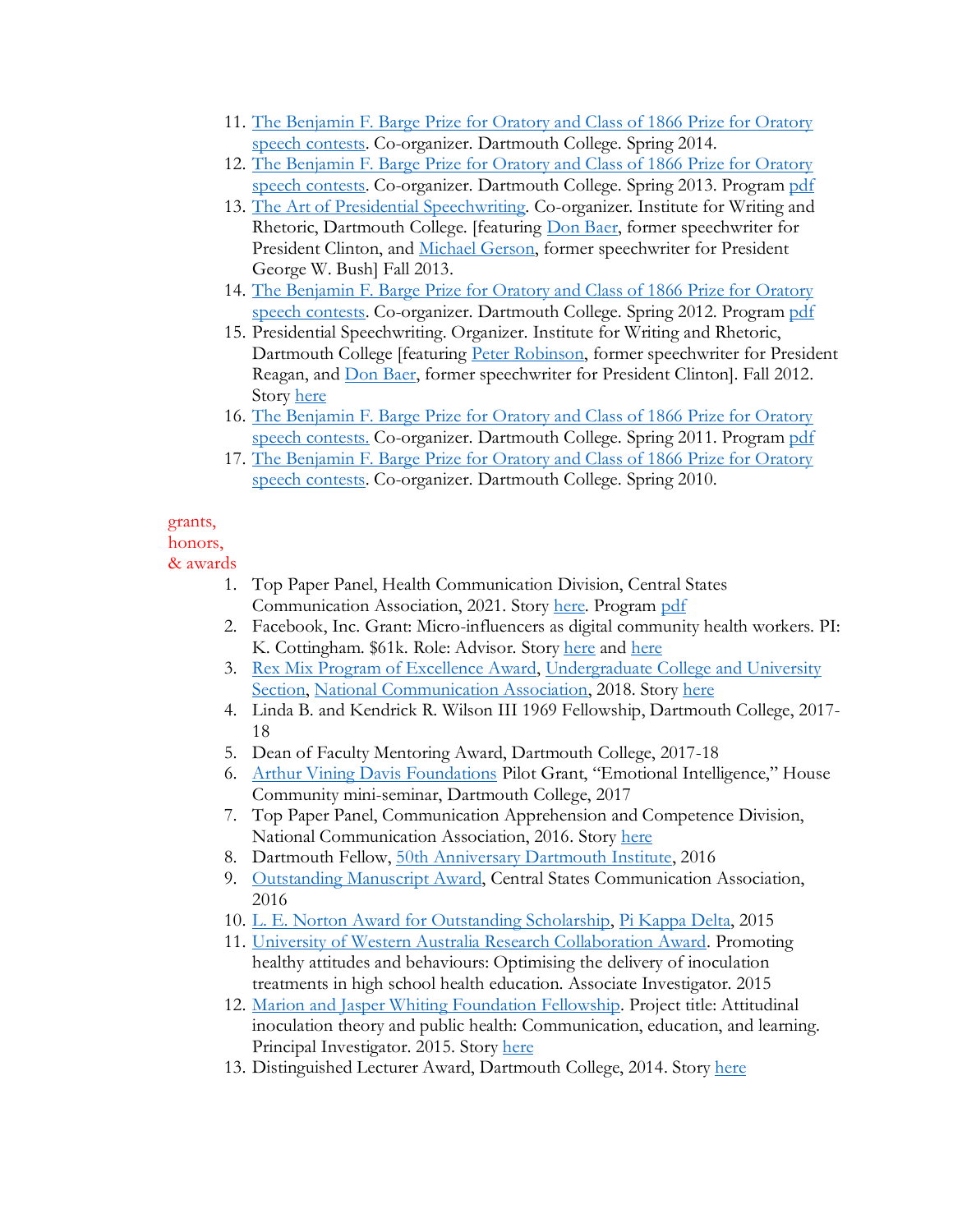- 14. [University of Western Australia Research Collaboration Award.](https://www.news.uwa.edu.au/archive/201310096117/october-2013/research-grants/) Project title: Attitude immunisation: Using inoculation theory to promote healthy behaviour among high school students. Associate Investigator. 2013
- 15. [Year of the Arts Faculty Grant.](https://www.dartmouth.edu/arts/about/yoa_facultygrants.html) The Art of Presidential Speechwriting: Writing, Speaking, and Writing for Speaking. 2013
- 16. Top Paper Panel, Rhetoric and Public Address Division, Eastern Communication Association, 2012
- 17. Dartmouth Center for the Advancement of Learning Travel Grant, Dartmouth College, 2012
- 18. [Writing Summit Fellow,](https://home.dartmouth.edu/events/event?event=22832) Writing Summit, Dartmouth College, 2011-2012
- 19. 2nd Place Debut Paper, News Division, Broadcast Education Association, 2011
- 20. Top Paper Panel, Applied Communication Division, Eastern Communication Association, 2011
- 21. Selected Attendee, [The Best Teachers Institute,](http://www.bestteachersinstitute.org/) 2010
- 22. [Dickey Center International Travel Grant,](https://dickey.dartmouth.edu/faculty-postdocs/funding-opportunities/travel-research) Dartmouth College, 2010
- 23. Dartmouth Center for the Advancement of Learning Grant, Dartmouth College, 2010
- 24. [Thomas D. Sayles, Jr. \('54\) Fund for Faculty Research and Development in](https://ethics-institute.dartmouth.edu/)  Applied [and Professional Ethics, The Ethics Institute,](https://ethics-institute.dartmouth.edu/) Dartmouth College, 2010
- 25. Faculty Innovation Program[/Learning Technology Venture Fund](https://itc.dartmouth.edu/) Award, Classroom Speech Recording, Dartmouth College, 2009
- 26. [40 Under 40 Leadership Award,](https://springfieldbusinessjournal.com/awards-program/forty-under-40/) *Springfield Business Journal*, 2008
- 27. [L. E. Norton Award for Outstanding Scholarship,](https://pkd.clubexpress.com/content.aspx?page_id=22&club_id=842372&module_id=290030) [Pi Kappa Delta,](https://pkd.clubexpress.com/) 2007
- 28. Top Panel, Pi Kappa Delta Honorary, National Communication Association, 2007
- 29. Top Panel, Pi Kappa Delta Honorary, National Communication Association, 2006
- 30. [Outstanding Manuscript Award,](https://www.csca-net.org/aws/CSCA/pt/sp/awards) Central States Communication Association, 2006
- 31. Top Paper, Pi Kappa Delta Honorary, National Communication Association, 2005
- 32. Top Panel, Pi Kappa Delta Honorary, National Communication Association, 2005
- 33. [Bob R. Derryberry New Forensics Educator Award,](https://pkd.clubexpress.com/content.aspx?page_id=22&club_id=842372&module_id=290030) Pi Kappa Delta, 2005
- 34. Outstanding Professor, [National Speakers Association,](https://nsaspeaker.org/?gclid=CjwKCAjwhuCKBhADEiwA1HegOY4apxZUGICP5BFNJaOcaqCCPbQX8SwzPXEJzxqUhT2v86fUTrzqQxoC-tIQAvD_BwE) 2005
- 35. Top Paper, Pi Kappa Delta Honorary, National Communication Association, 2004
- 36. [Outstanding Graduate Student,](https://www.ou.edu/cas/comm/scholarships-and-awards/graduate) Department of Communication, University of Oklahoma, 2004
- 37. [H. W. Cummings Dissertation Proposal Award,](https://www.ou.edu/cas/comm/scholarships-and-awards/graduate) University of Oklahoma, 2004
- 38. Top Paper Panel, Information Systems, International Communication Association, 2003
- 39. Top Paper, Pi Kappa Delta, National Communication Association, 2003
- 40. Top Panel, Pi Kappa Delta, National Communication Association, 2003
- 41. Graduate Student Teaching Award, Instructional Division, International Communication Association, 2003
- 42. Top Paper, Pi Kappa Delta, National Communication Association, 2002
- 43. Top Panel, Pi Kappa Delta, National Communication Association, 2002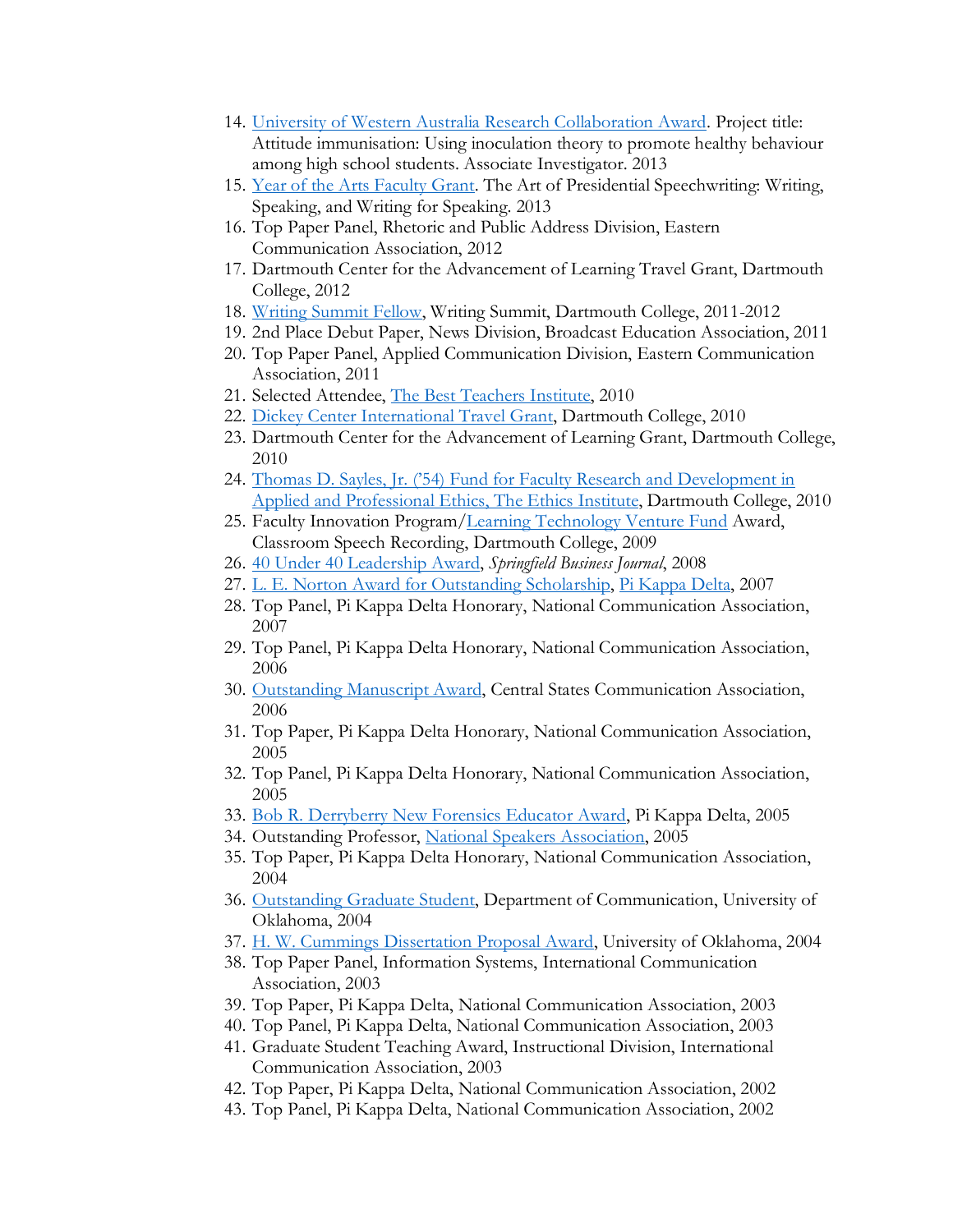- 44. Outstanding Graduate Student, Department of Communication, University of Oklahoma, 2002
- 45. Outstanding Graduate Research, Missouri State University, 2000
- 46. Top Paper Panel, Sooner Communication Conference, University of Oklahoma, 1999

#### service

- 1. [Editorial Board,](https://academic.oup.com/joc/pages/Editorial_Board) *Journal of Communication*, 2018-present
- 2. [Book Review Editor,](https://academic.oup.com/joc/pages/Editorial_Board) *Journal of Communication*, 2018-present
- 3. [Associate Editor,](https://www.tandfonline.com/action/journalInformation?show=editorialBoard&journalCode=hhth20) *Health Communication*, 2019-present
- 4. Chair, Ad Hoc Tenure and Promotion Committee, Institute for Writing and Rhetoric, Dartmouth College 2020-2021
- 5. Acting Director, Institute for Writing and Rhetoric, Dartmouth College, Spring 2016 and Fall 2016
- 6. Group Advisor, Class of 2020, Dartmouth College, Fall 2016
- 7. Steering Committee, Institute for Writing and Rhetoric, Dartmouth College, 2008-2010, 2010-2011, 2014-2016, 2017-present
- 8. Editor, *[The Forensic of Pi Kappa Delta](https://pkd.clubexpress.com/)*, 2013-2017. Story [here](https://writing-speech.dartmouth.edu/news/2013/06/josh-compton-named-editor-forensic)
- 9. Status Sub-Committee, Institute for Writing and Rhetoric, Dartmouth College, 2013-2014
- 10. Faculty Search Committee, Institute for Writing and Rhetoric, Dartmouth College, 2008-2009, 2010-2011, 2013-2014
- 11. Positions Sub-Committee, Institute for Writing and Rhetoric, Dartmouth College, 2012-2013
- 12. [Writing Summit](https://sites.dartmouth.edu/writing-research-seminar/) Steering Committee, Institute for Writing and Rhetoric, Dartmouth College, 2011
- 13. Steering Sub-Committee, Communication in the Disciplines, Institute for Writing and Rhetoric, Dartmouth College, 2008-2010, 2010-2011
- 14. Department Chair, School of Communication Arts, Southwest Baptist University, 2005-2008
- 15. Senator, Faculty Senate, Southwest Baptist University, 2005-2007
- 16. Chair, Interdisciplinary Studies Committee, Southwest Baptist University, 2004- 2005, 2005-2006
- 17. Assistant Editor, *[Political Communication](http://politicalcommunication.org/) Report* [publication of the [American](https://www.apsanet.org/)  [Political Science Association](https://www.apsanet.org/) and [International Communication Association\]](https://www.icahdq.org/) 2001-2004

#### *Invited reviewer for:*

- 1. French National Cancer Institute (INCa)
- 2. United States National Science Foundation (NSF)
- 3. Leibniz Institute for Psychology
- 4. *Arts and Humanities in Higher Education*
- 5. *Behaviour and Information Technology*
- 6. *Communication Quarterly*
- 7. *Communication Monographs*
- 8. *Communication Reports*
- 9. *Communication & Sport*
- 10. *Communication Studies*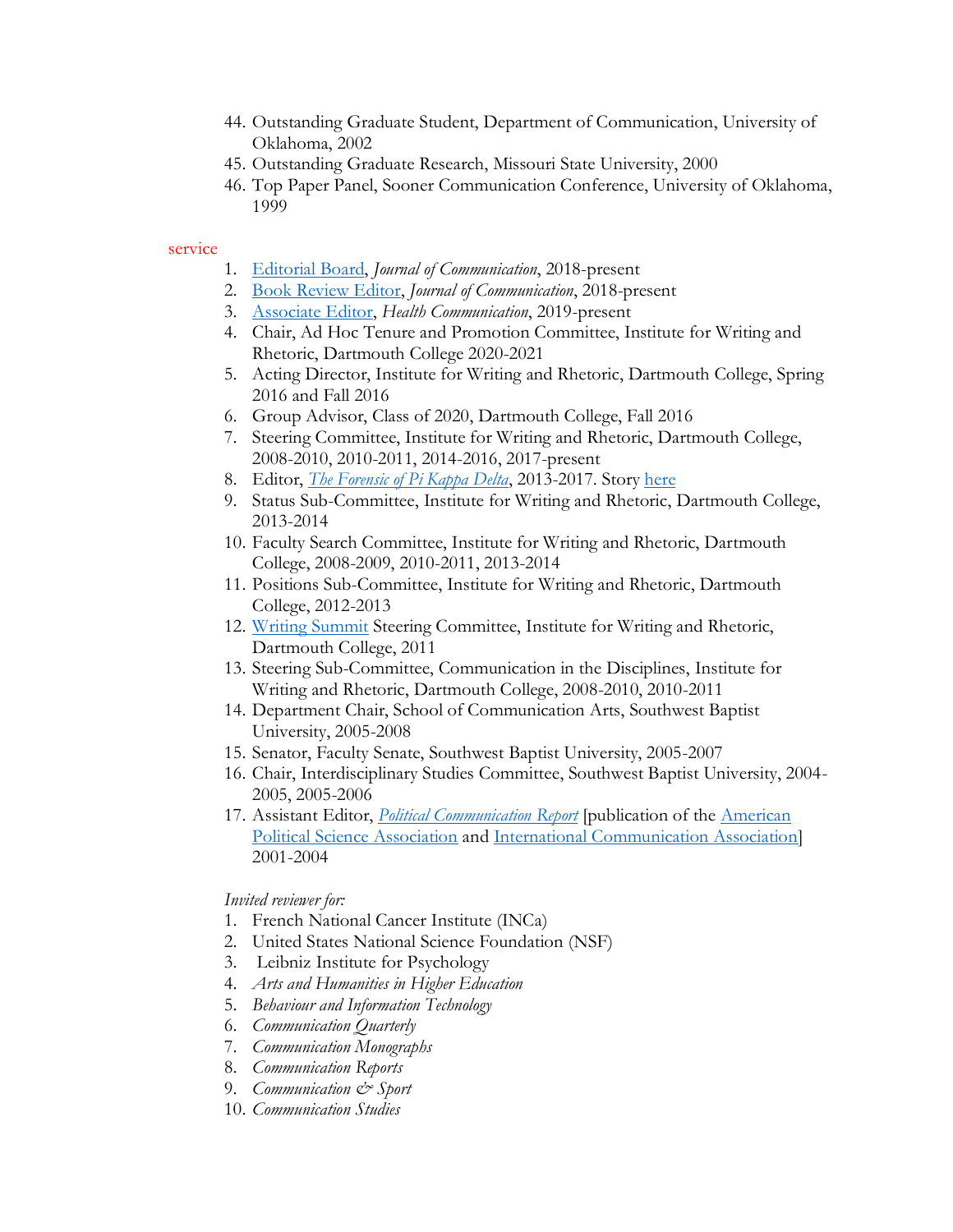- 11. *Communication Theory*
- 12. *Environmental Research Letters*
- 13. *The Forensic of Pi Kappa Delta*
- 14. *Frontiers in Public Health*
- 15. *Health Communication*
- 16. *Health Economics*
- 17. *Human Communication Research*
- 18. *Health Education Journal*
- 19. *The Humanities Collection*
- 20. *HUMOR: Journal of the International Society for the Scholarly Study of Humor*
- 21. *International Journal of Communication* 2021
- 22. *International Journal of the Image*
- 23. *Journal of Advertising*
- 24. *Journal of Applied Communication Research*
- 25. *Journal of Broadcasting & Electronic Media*
- 26. *Journal of Communication*
- 27. *Journal of Communication and Media Studies*
- 28. *Journal of Contingencies & Crisis Management*
- 29. *Journal of Drug Issues*
- 30. *Journal of Information Technology & Politics*
- 31. *Journal of Sport and Exercise Psychology*
- 32. *Journalism & Mass Communication Quarterly*
- 33. *Management Communication Quarterly*
- 34. *Mass Communication & Society*
- 35. *Oxford Bibliographies*
- 36. *Preventive Medicine*
- 37. *Public Opinion Quarterly*
- 38. *Sage OPEN*
- 39. *Science Communication*
- 40. *Southern Communication Journal*
- 41. *Terrorism and Political Violence*

Cited/Research Referenced in: *[The New York Times](https://www.nytimes.com/2021/03/31/well/family/kids-children-addiction-risk.html)*, *[The Washington Post](https://www.washingtonpost.com/lifestyle/2019/08/27/five-ways-parents-can-help-their-kids-transition-smoothly-middle-school/)*, *[U.S. News &](https://health.usnews.com/wellness/for-parents/articles/tween-vaping-what-to-do-about-the-increased-use-of-e-cigarettes-among-kids)  [World Report](https://health.usnews.com/wellness/for-parents/articles/tween-vaping-what-to-do-about-the-increased-use-of-e-cigarettes-among-kids)*, *[The Boston Globe](https://www.bostonglobe.com/2020/10/23/opinion/this-might-be-perfect-retort-crooked-hillary-or-sleepy-joe/)*, *[The Los Angeles Times](https://www.latimes.com/science/sciencenow/la-sci-sn-fake-news-vaccine-20170126-story.html)*, *[BBC,](https://www.bbc.com/future/article/20181114-could-this-game-be-a-vaccine-against-fake-news)* and [more](https://sites.dartmouth.edu/jcompton/press/)

| sample     | <b>Speech 20: Public Speaking</b> [a course that "build(s) on ancient rhetorical of   |
|------------|---------------------------------------------------------------------------------------|
| courses    | canons while recognizing unique challenges of contemporary public                     |
| created    | speaking"                                                                             |
| and taught |                                                                                       |
|            | Evaluation data (F'08 - W'20): 97% of students ( $n=281$ ) rated the overall          |
|            | quality of this class "excellent" ( $n=225$ ) or "very good" ( $n=47$ ); 96% of       |
|            | students ( $n=277$ ) rated the overall quality of my teaching "excellent" ( $n=225$ ) |
|            | or "very good" $(n=40)$ .                                                             |
|            |                                                                                       |

**[Speech 25:](https://writing-speech.dartmouth.edu/curriculum/speech-courses/speech-25-persuasive-public-speaking) Persuasive Public Speaking** ["...we will consider the process of persuasive public speaking from the origination of an idea through postspeech analysis and evaluation..."]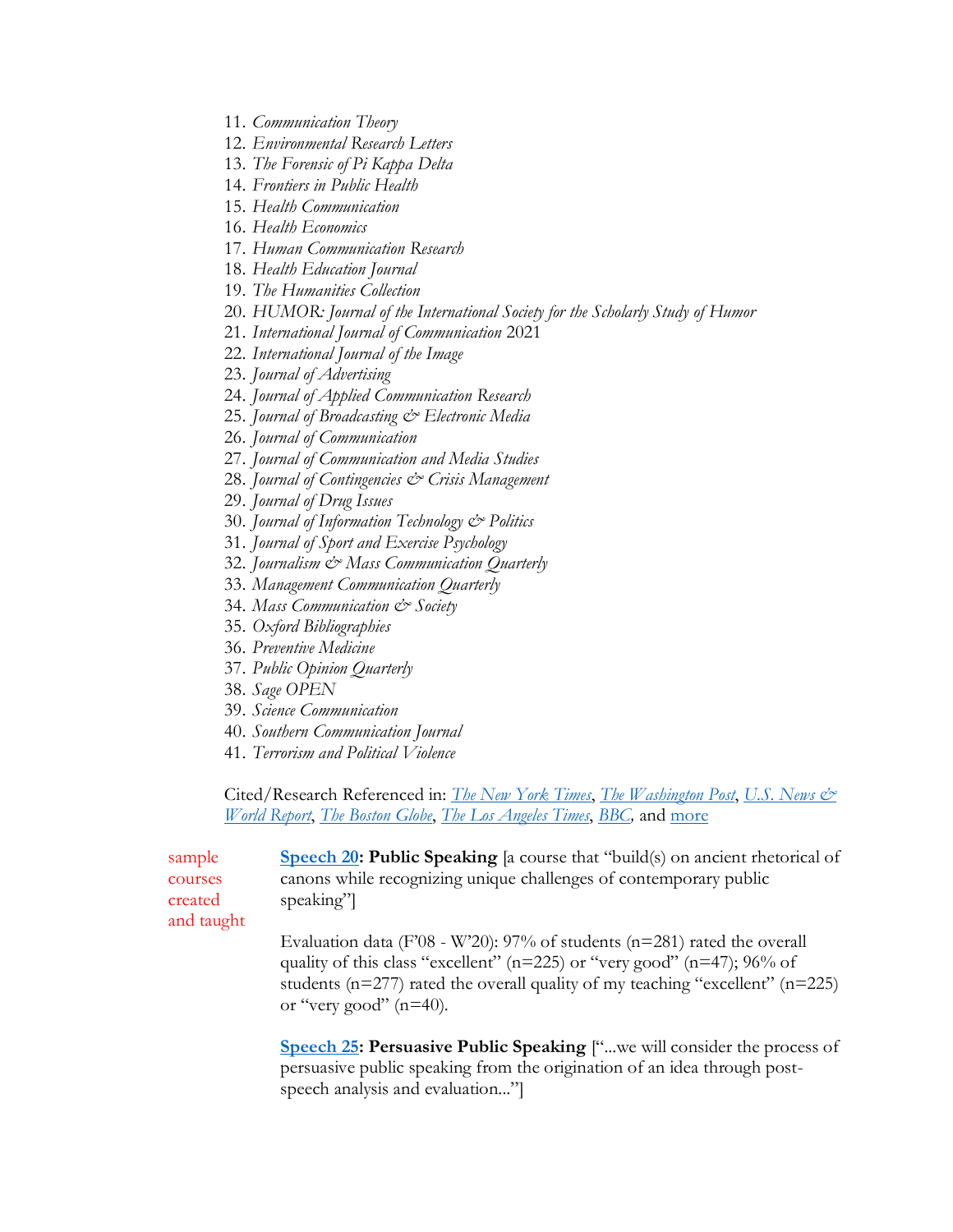Evaluation data (W'09, W'10, Sp'14, Sp'16, F'17): 91% of students (n=70) rated the overall quality of this class "excellent"  $(n=50)$  or "very good"  $(n=14)$ ; 94% of students  $(n=66)$  rated the overall quality of my teaching "excellent"  $(n=53)$  or "very good"  $(n=9)$ .

**<u>Speech 30</u>: Speechwriting** ["...students will compare speechwriting with other types of writing, celebrating the unique challenges of writing for the ear."]

Evaluation data (Sp'09, Sp'10, F'10, Sp'13, Sp'17, Sp'19): 95% of students  $(n=65)$  rated the overall quality of this class "excellent"  $(n=46)$  or "very good" ( $n=16$ ); 95% of students ( $n=64$ ) rated the overall quality of my teaching "excellent" ( $n=50$ ) or "very good" ( $n=11$ ).

**[Speech 32:](https://writing-speech.dartmouth.edu/speech-32-legal-rhetoric) Legal Rhetoric** [students "will explore the unique challenges of legal argumentation, the style and structure of judicial written opinions, the types of legal/political speech that characterize lawmaking, and the classical rhetorical tools and techniques that underpin them all."]

Evaluation data (W'12): 100.0% of students ( $n=15$ ) rated the overall quality of this class "excellent" ( $n=8$ ) or "very good" ( $n=7$ ); 100.0% of students  $(n=15)$  rated the overall quality of my teaching "excellent"  $(n=12)$  or "very good"  $(n=3)$ .

**[Speech 34:](https://writing-speech.dartmouth.edu/curriculum/speech-courses/speech-34-image-rhetoric-image-attack-image-repair-and-image-promotion) Image Rhetoric** ["...builds on classic and modern work in apologia and persuasion, including studies of politics, entertainment, and commerce."]

Evaluation data (F'14, F'18): 95% of students ( $n=22$ ) rated the overall quality of this class "excellent" ( $n=19$ ) or "very good" ( $n=2$ ); 100% of students  $(n=21)$  rated the overall quality of my teaching "excellent"  $(n=20)$  or "very good"  $(n=1)$ .

**[Speech 40:](https://writing-speech.dartmouth.edu/curriculum/speech-courses/speech-40-resistance-influence-inoculation-theory-based-persuasion) Resistance to Influence: Inoculation Theory-Based Persuasion** [students "will trace inoculation's development; reconsider some of its assumptions; explore its application in contexts of health, politics, and marketing; and discuss ethics of resistance-based message strategies."]

Evaluation data (W'11, W'13, W'18, W'20):  $97\%$  of students (n=37) rated the overall quality of this class "excellent" (n=32) or "very good" (n=4); 97% of students ( $n=34$ ) rated the overall quality of my teaching "excellent" ( $n=32$ ) or "very good"  $(n=1)$ .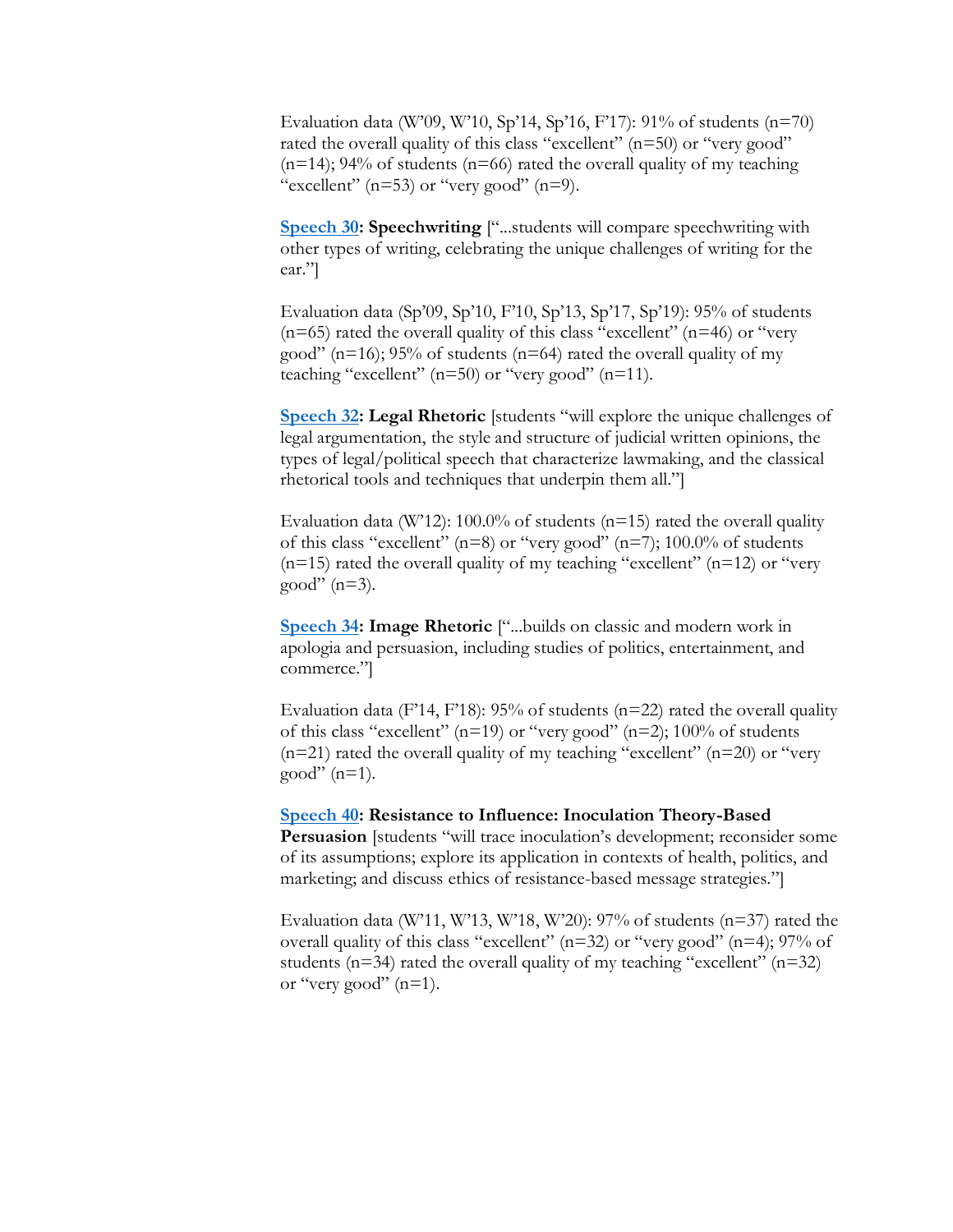### works in progress

- Compton, J. (under review). *Inoculation theory, postcards, and persuasion: Bamforth and Company's Soldier #39 comic, "How you feel at the first inoculation"*
- Compton, J. (under review). *January one world*?. [digital artifact curated for International Communication Association's Annual Conference: ["One World, One Network](https://www.icahdq.org/page/ICA2022)?"
- Compton, J. (in preparation). *Spreading inoculation, revisited*
- Compton, J., & Braddock, K. (in preparation). *Inoculation theory and radicalization, violent extremism, and terrorism*
- Compton, J., & Ivanov, B. (in preparation). *Inoculation theory and marketing communications.*
- Compton, J., & Kaylor, B. (under review/R&R). The Devil and Vaccination *and inoculation theory: Health communication, parody, and antivaccination rhetorical strategy*
- Compton, J. & Mason, A. (under review). *Inoculating resolve: Inoculation theory messaging to shore up New Year resolutions*
- Compton, J.**,** Ivanov, B., & Hester, E. (under review). *Inoculation theory and affect: Past research and future directions*
- Coleman, M., Compton, J., & Shi, R. (in preparation). *Adventures on #FlatEarth: Testing bot-delivered inoculations against misperceptions of science on Twitter*
- Mason, A., & Compton, J. (under review). *Learning and responding to organizational reputation threats posed by conspiracy theories*
- Roozenbeek, J., Compton, J., & van der Linden, S. (in preparation). *Post-inoculation talk on social media: A big data approach*
- Rose, K., & Compton, J. (in preparation). *Inoculating scientific uncertainty during COVID-19*
- van der Linden, S., Basol, M., & Compton, J. (in preparation). *Spreading resistance to persuasion: Inoculation-induced talk*